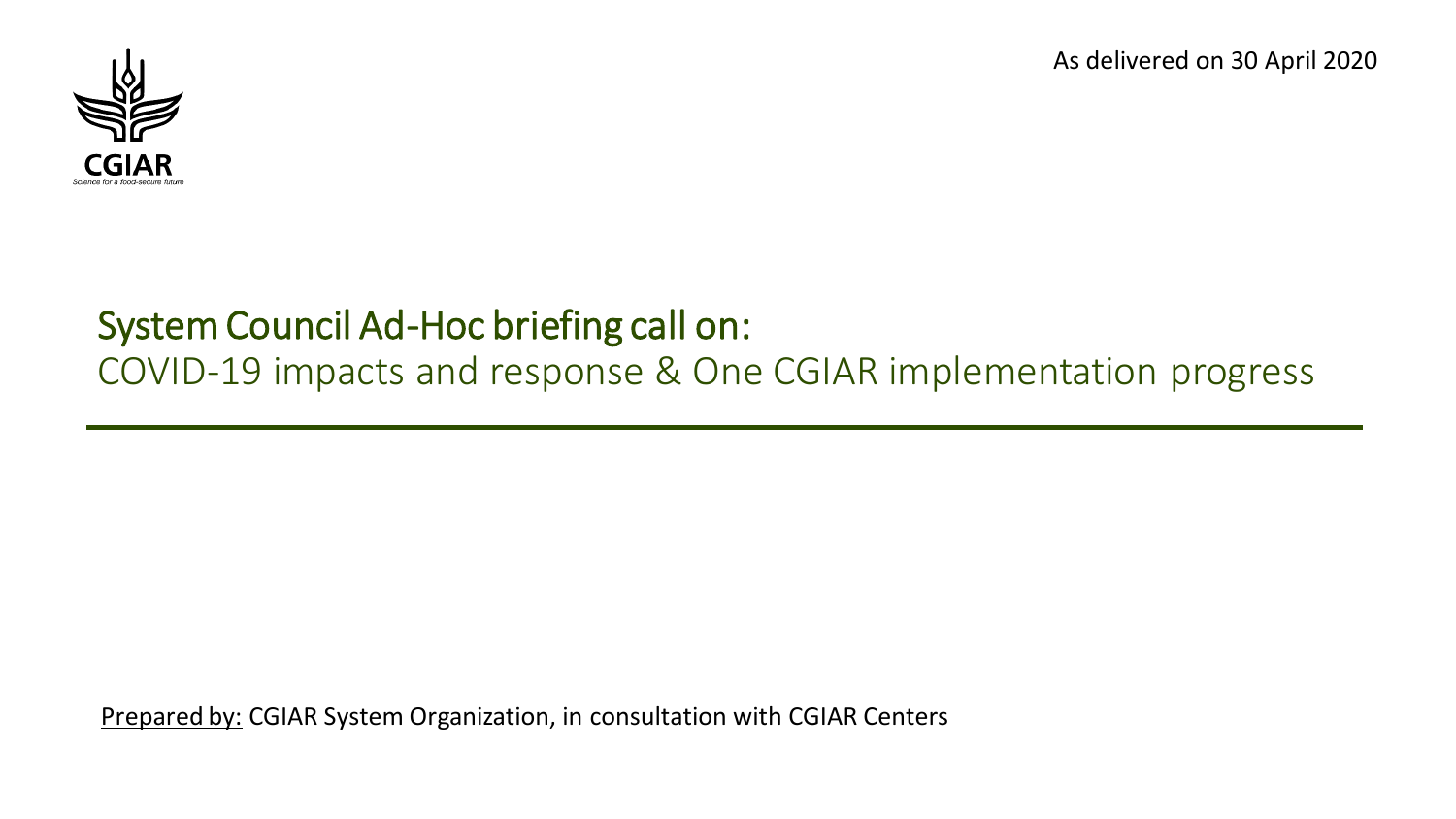# **Contents**



### Covid-19 impacts and responses

**Section 1**: Overall risks, opportunities and approach

### **Section 2**: Building blocks of a collective response

- A. Effective personnel management and support
- B. Coordinated research and communications response
- C. Proactive financial preparedness
- D. Implement One CGIAR as planned

### One CGIAR Appendices

- **I:** Leading and stewarding the transition to One CGIAR
- **II**: TAG membership and co-stewards
- **III**: Code of conduct for the transition
- **IV:** Key reference materials

**Annex 1:** Latest Covid-19 risk register and 'zoom-in' reviews

#### **List of abbreviations and acronyms**

- CoP Community of Practice
- EMT Executive Management Team
- GA General Assembly of the Centers
- SC System Council
- SMB System Management Board
- SRG System Reference Group
- TAG Transition Advisory Group
- TCF Transition Consultation Forum
- TPMU Transition Program Management Unit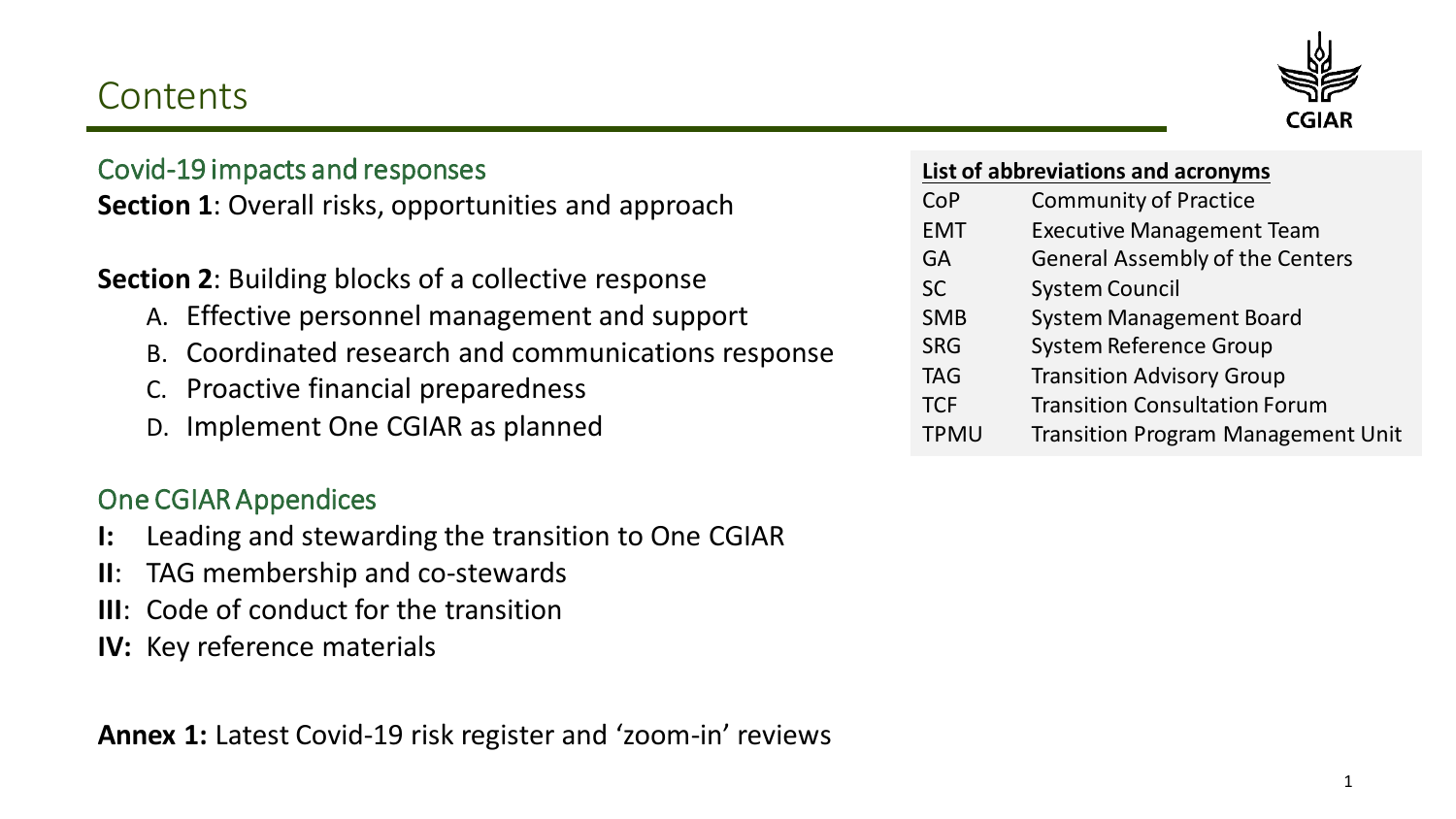

| Top 5 Covid-19 system-wide risks                                                                                                                                                          | Short-term<br>up to 6 months | Medium-term<br>6-18 months | Long-term<br>Beyond 18 months |
|-------------------------------------------------------------------------------------------------------------------------------------------------------------------------------------------|------------------------------|----------------------------|-------------------------------|
| 1. Loss of capacity due to staff not being<br>available or unable to work and/or reduced<br>productivity                                                                                  |                              |                            |                               |
| 2. Potential mandatory time /personnel<br>reductions may result in loss of key<br>expertise                                                                                               |                              |                            |                               |
| 3. Lack of or inability to implement plans to<br>maintain assets at an adequate level may<br>result is delays in the re-start of CGIAR<br>operations and activities after crisis is over  |                              |                            |                               |
| 4. Reduced ability to spend project funds and<br>recover costs significantly affects<br>Centers/Alliances' budgets, cash, liquidity<br>and reserves, hence short/medium-term<br>viability |                              |                            |                               |
| 5. Short and/or longer-term reductions in<br>funding threatens the capacity of CGIAR<br>system to conduct critical research and the<br>long-term viability of Centers/Alliances           |                              |                            |                               |

#### **But as with any crisis, there are opportunities**:

- A further incentive to get One CGIAR done
- A renewal of public recognition of the crucial role of science, 'experts', and scientific research
- A re-engagement on food systems as a result of a new form of food crisis
- A rapid adoption of new communication technologies and legacy of virtual working across geographical or institutional boundaries
- Strengthened social capital within and across the CGIAR
- Renewed recognition of the need for multilateralism as the limitations of national-only approaches become apparent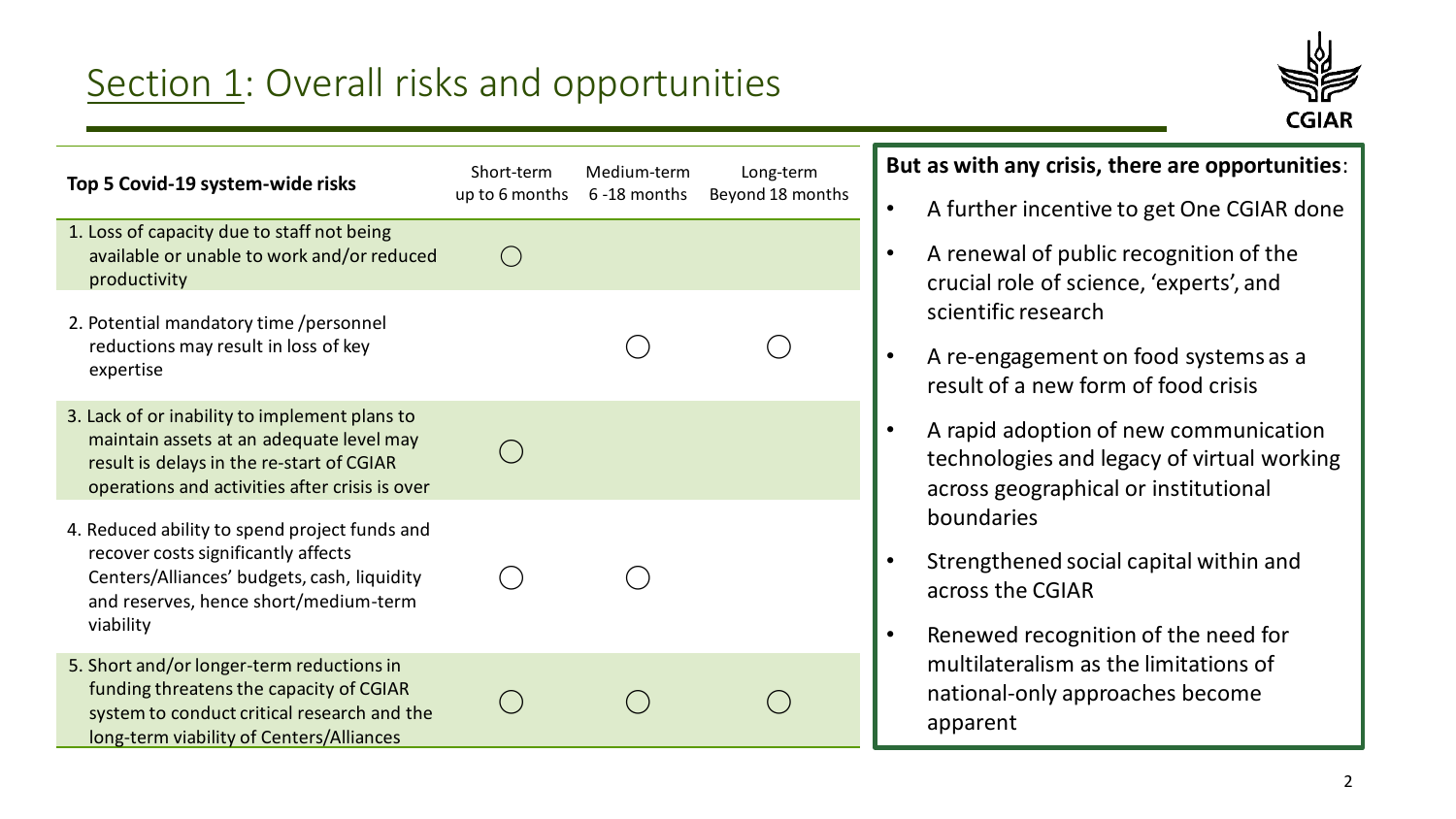

**4 key building blocks**  in CGIAR's strategy for ensuring an effective response to the risks presented by Covid-19



A. Effective personnel management and support



B. Coordinated research and communications response

These are explored in turn





C. Proactive financial preparedness



D. Implement One CGIAR as planned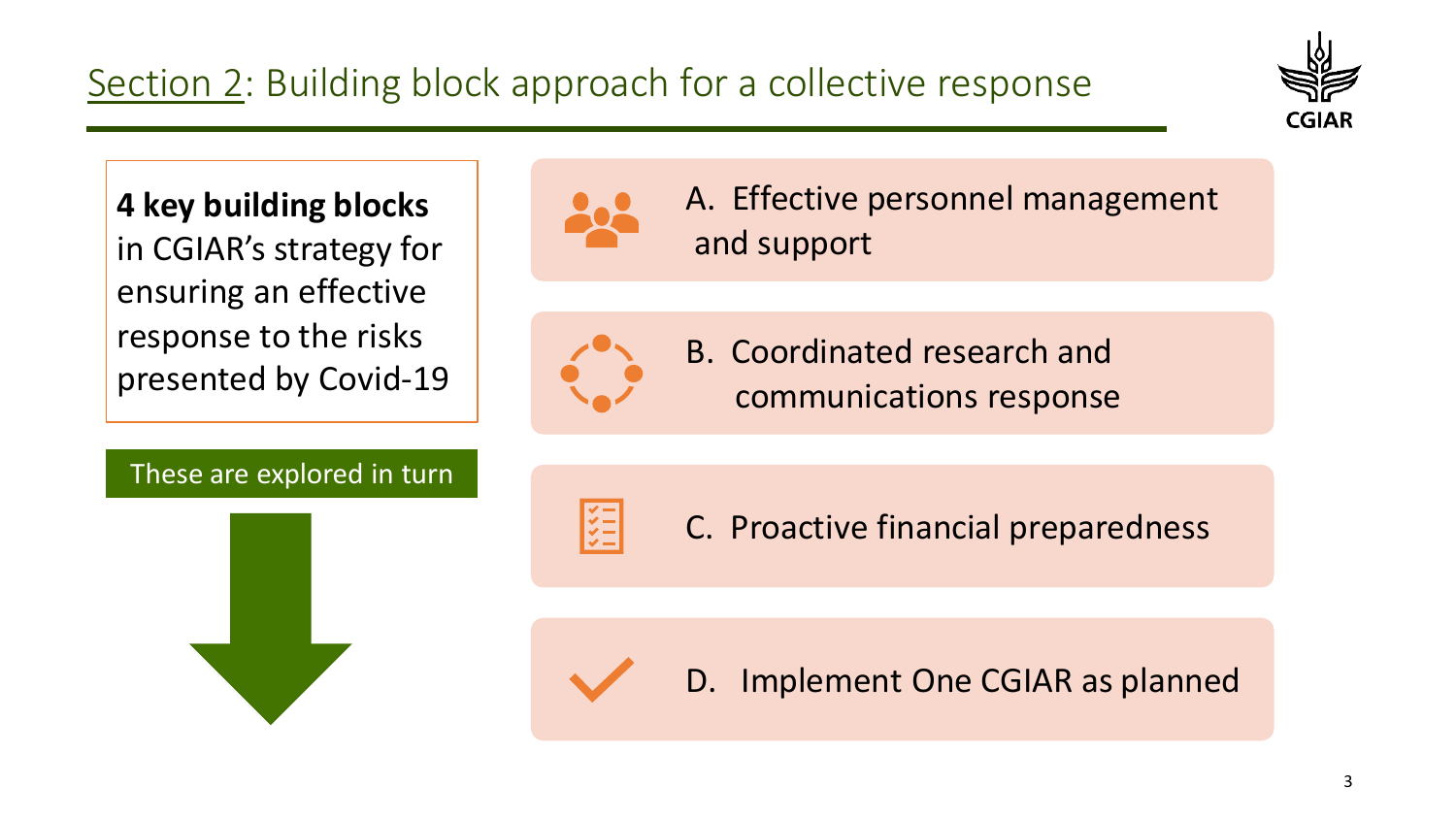



B. Coordinated research and communications response



C. Proactive financial preparedness



D. Implement One CGIAR as planned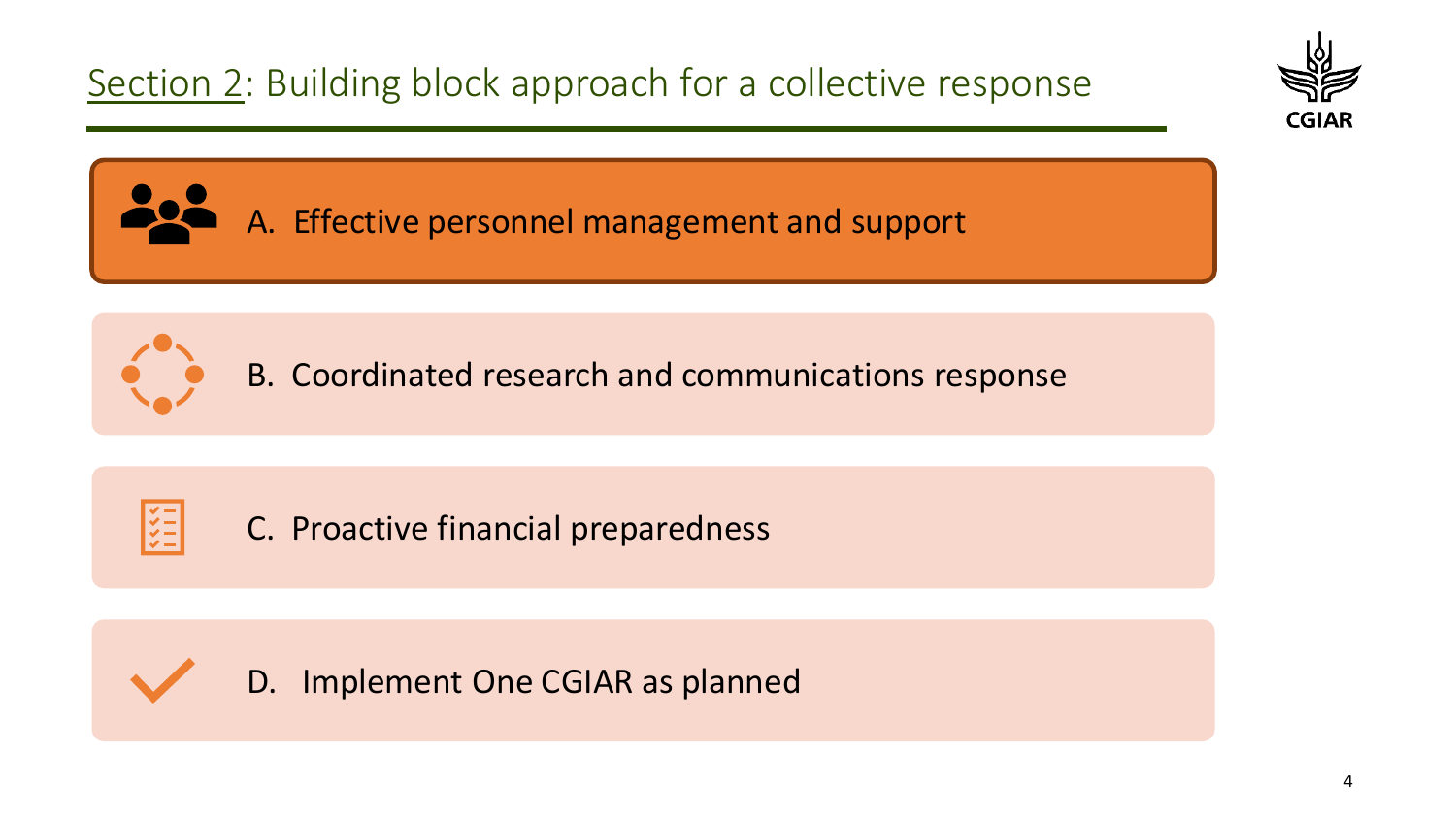

# **How are CGIAR's people?**

Like many around the world, CGIAR's people are facing the multiple effects of the global pandemic brought about by Covid-19 which is bringing health, employment, economic and social difficulties, risks and uncertainties to their lives.



**Very low numbers of infected staff indicated so far -** but no exact data available



**Overall positive reports of staff coping well with situations being faced**



**Most staff are 'staying at home', in accordance with the various country decrees and requirements**



**A relatively small proportion of staff are in countries classified as "least prepared" in terms of health care system (based on Global Health Security index)**



**A number of staff have returned to home bases or been reunited with families, once deemed safe, with the help of various entities**



**A limited set of staff roles continue to carry out functions e.g. in fields, greenhouses, labs etc.- following special protocols**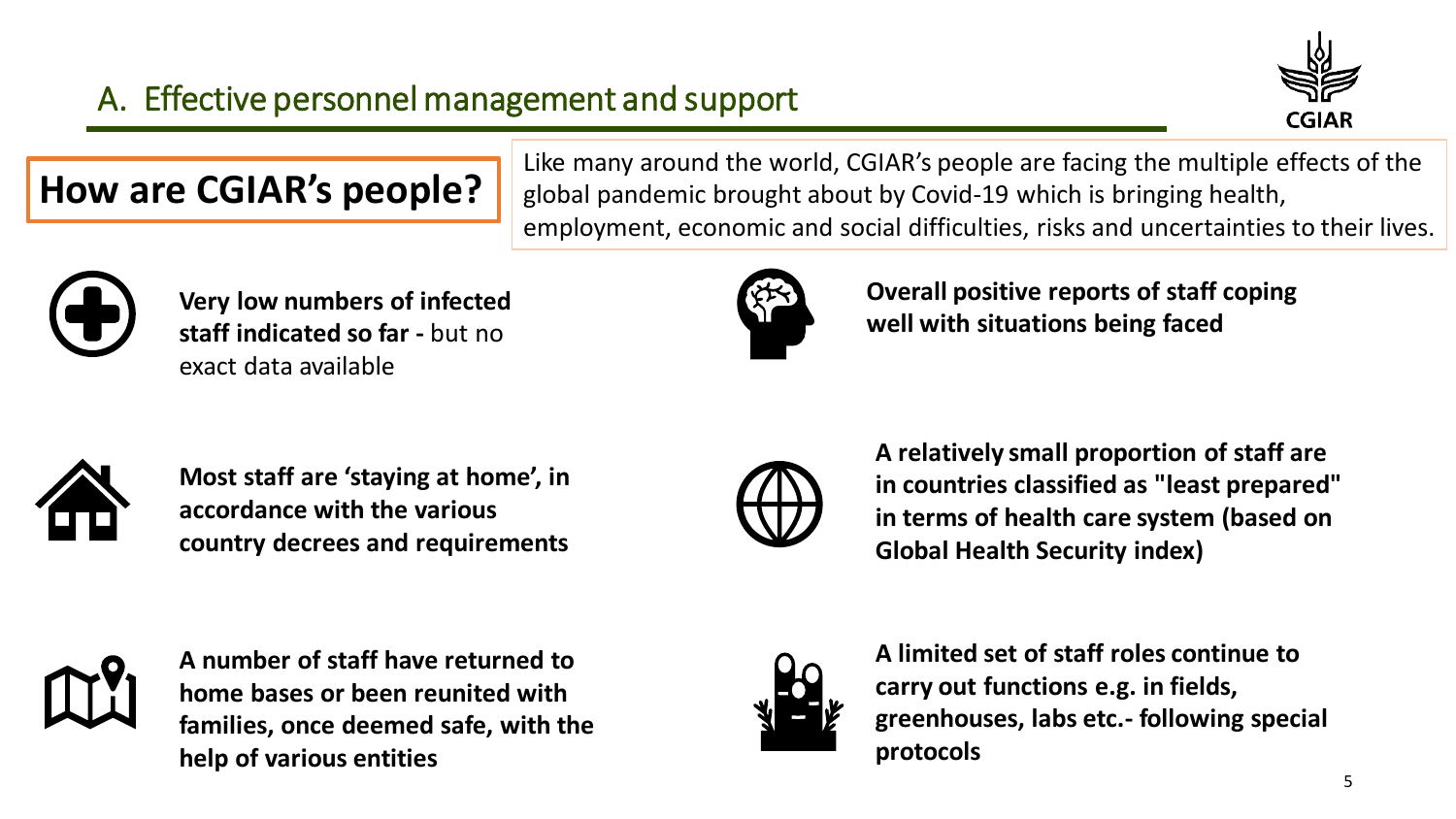

**What are we doing across CGIAR to support our people?**



Staff are **checked in on regularly**, with a number of tools being used to 'keep track' of everyone (i.e. buddy system or other guidelines)



Staff are **provided with information and guidance based on authoritative sources** on a regular basis to help understand the overall Covid-19 situation and requirements in the locations in which they are based



Covid-19 Focal Point / Risk CoP / HR CoP **network** across Centers and the System Organization in place to share information and practices, and work towards consistent and cohesive approaches



Specific resources are continuously made available to staff across the system to **support their well-being**, including mental well-being for them and families



Mapping of system-wide staff distribution by country against capacity/quality of health care systems (ongoing)



Flexible working arrangements, equipment, 'tips for effective virtual working', extra security features, and other things have been deployed to support staff



**Preparing additional protection for staff;** in some locations Centers have equipped campuses with mattresses and have stocked food to host staff in case of safety threats due to social unrest



or changed to virtual for coming months Staff are mostly not allowed/expected to **travel** for work, and meetings have been postponed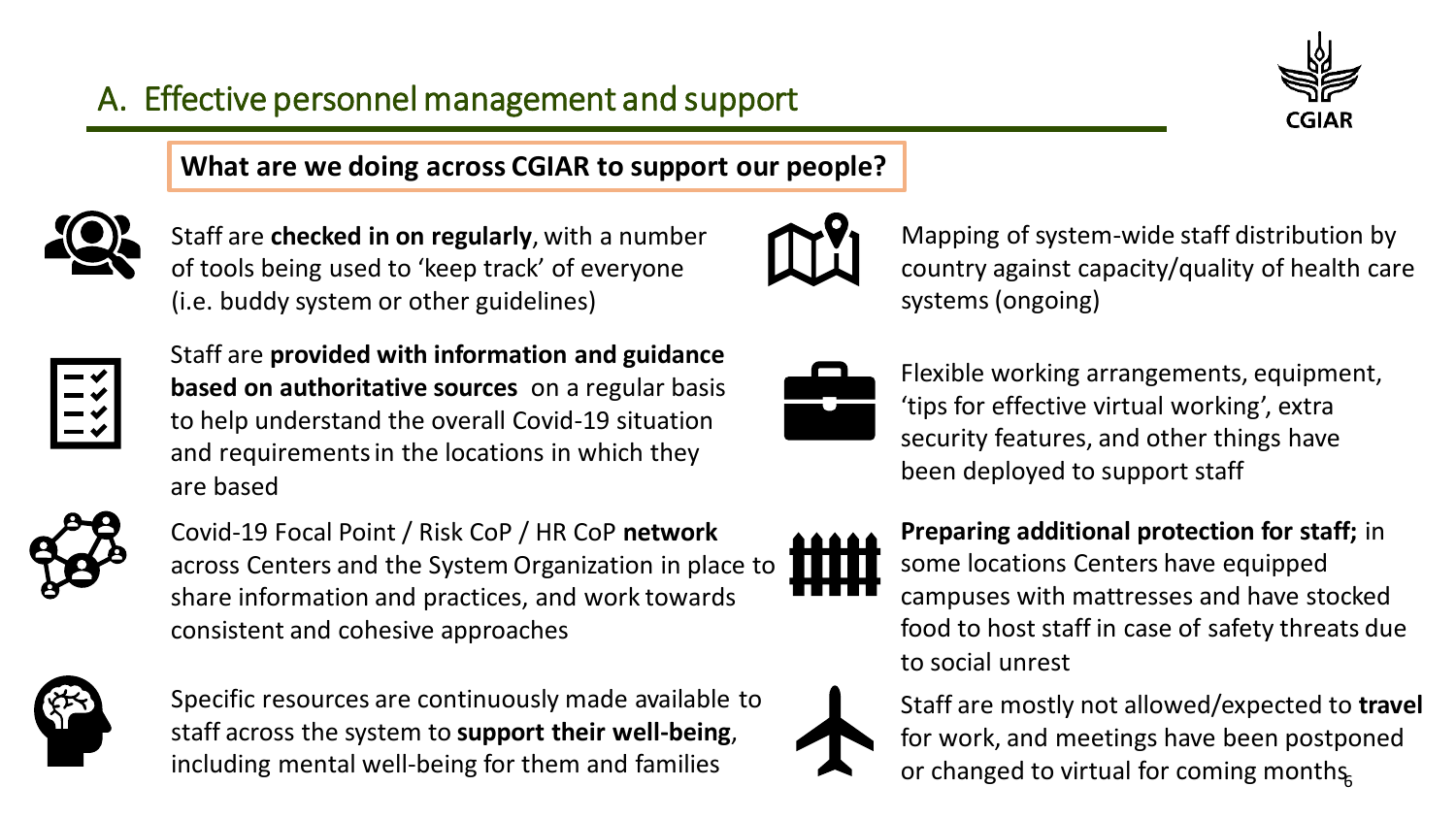### A. Effective Personnel management and support Staff geographical distribution by country Global Health Security (GHS) index



Geographical distribution of total staff (international and local) by country GHS index categories

*Data sources: The GHS Index is a project of the Nuclear Threat Initiative and the Johns Hopkins Center for Health Security and developed with The Economist Intelligence Unit. GHS Index list accessed on 27 April 2020. CGIAR Center/Alliance and CGIAR System Organization data collated through HR Community of Practice group\**



*\* Note: Staff numbers for some Centers/Alliances is still being checked to verify hosted staff have been reported consistently and that no double or under counting exists*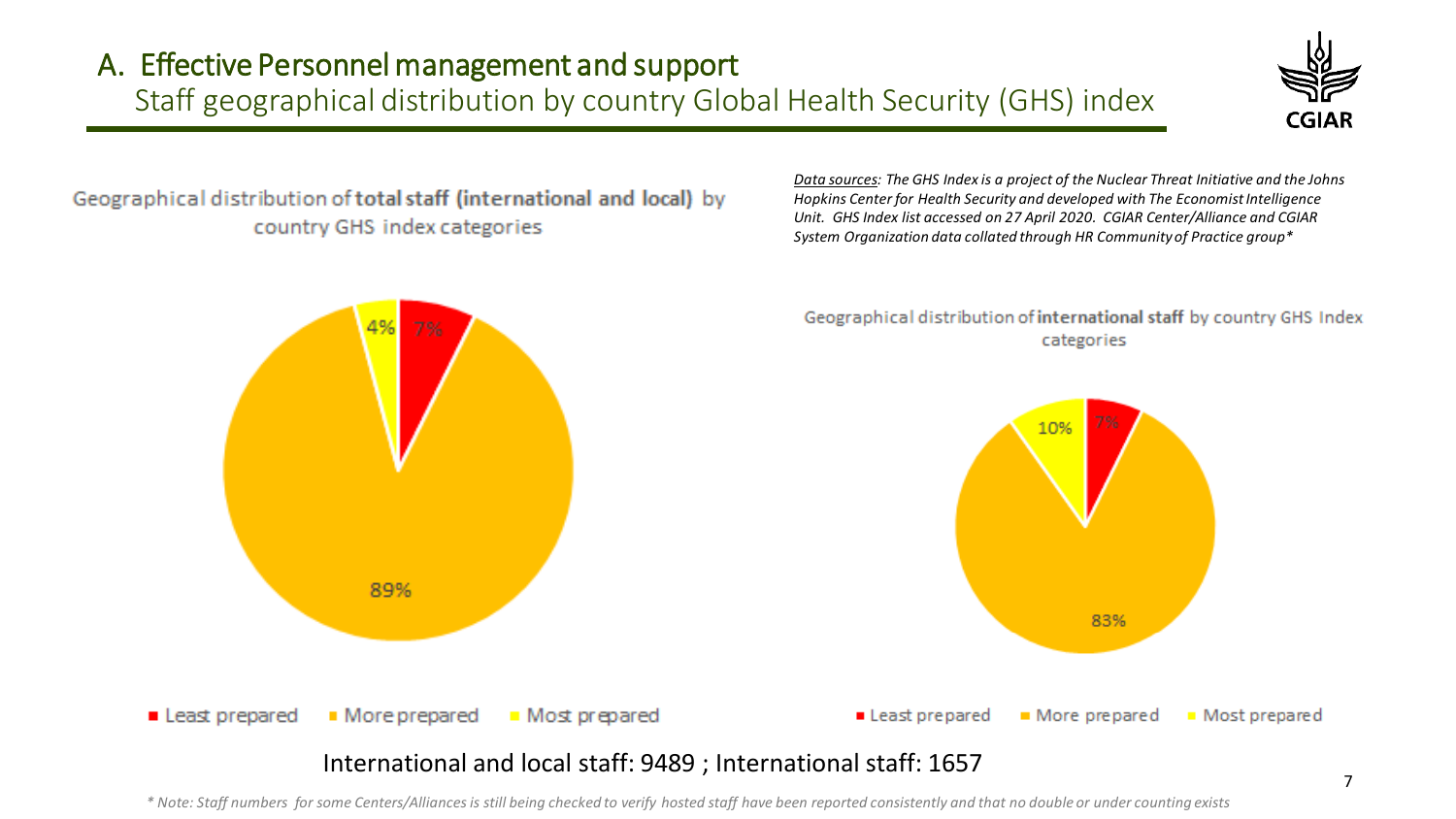

B. Coordinated research and communications response



C. Proactive financial preparedness



D. Implement One CGIAR as planned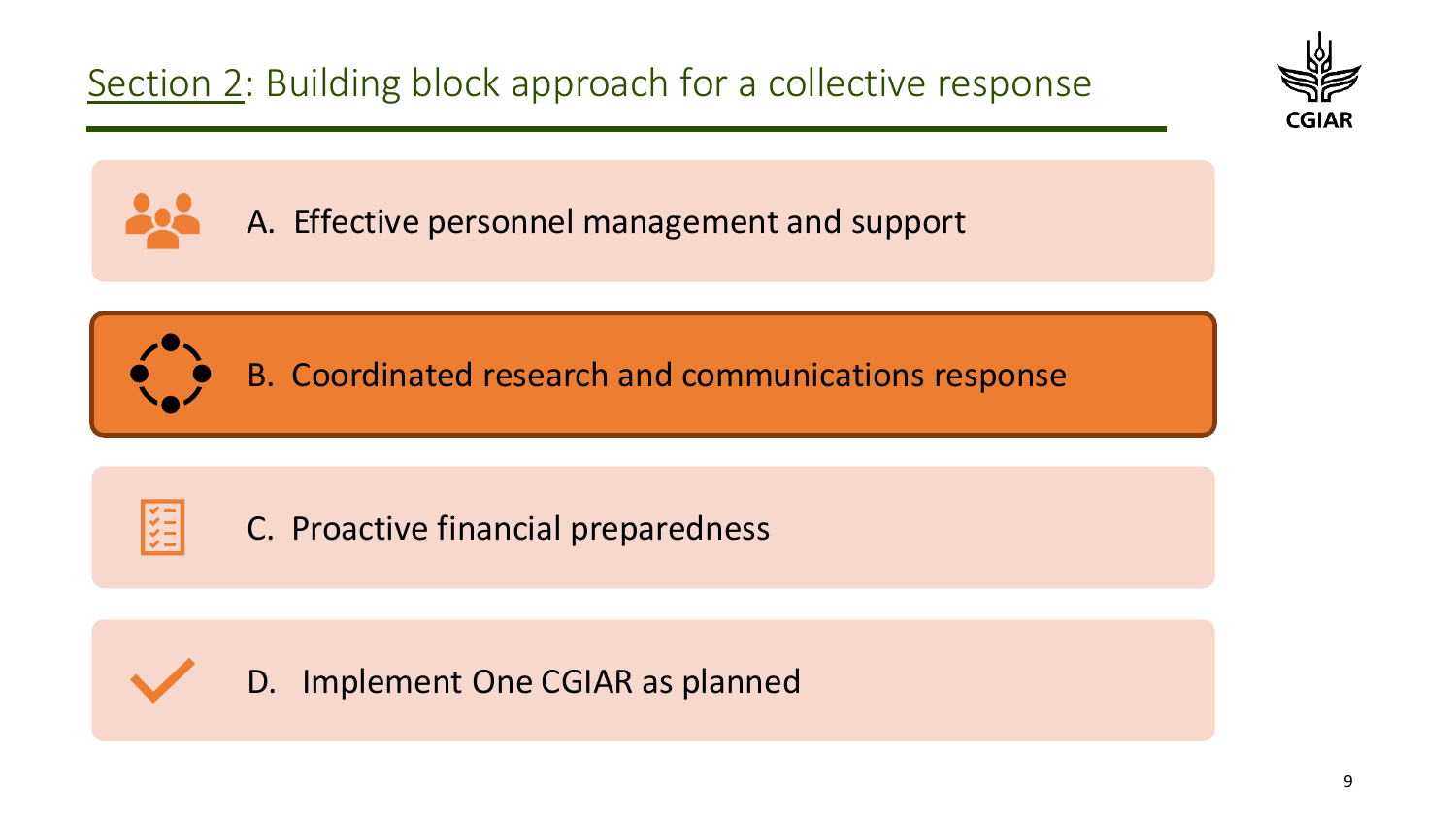# B.1. Covid-19 Coordinated research response CGIAR research offer: Four pillars



#### To be updated based on inputs according to the roadmap at slide 18

#### Food systems

- Functioning supply chains and markets are critical.
- A food systems approach is useful as disruptions will be on both the supply and demand side.
- CGIAR research support will enhance food and nutrition security in the immediate response to Covid-19 and the subsequent recovery period.

#### One Health

- The origins of Covid-19 and other recent epidemics link the research themes of human health, animal health, and environmental health (the three tenets of One Health).
- CGIAR will support immediate responses to the Covid-19 crisis and identify opportunities to better manage zoonoses in the future.

#### Inclusive public programs

- The survival of poor people will depend on smart public programs encompassing food distribution, social safety nets, and inclusive responses supporting vulnerable groups.
- CGIAR responses will help to mitigate food and nutritional insecurity among vulnerable populations brought about by Covid-19.

#### Policies and investments

- CGIAR will generate evidence-based policy and investment solutions under two research themes:
- pro-poor development strategies/investments and
- •support to regional and national responses.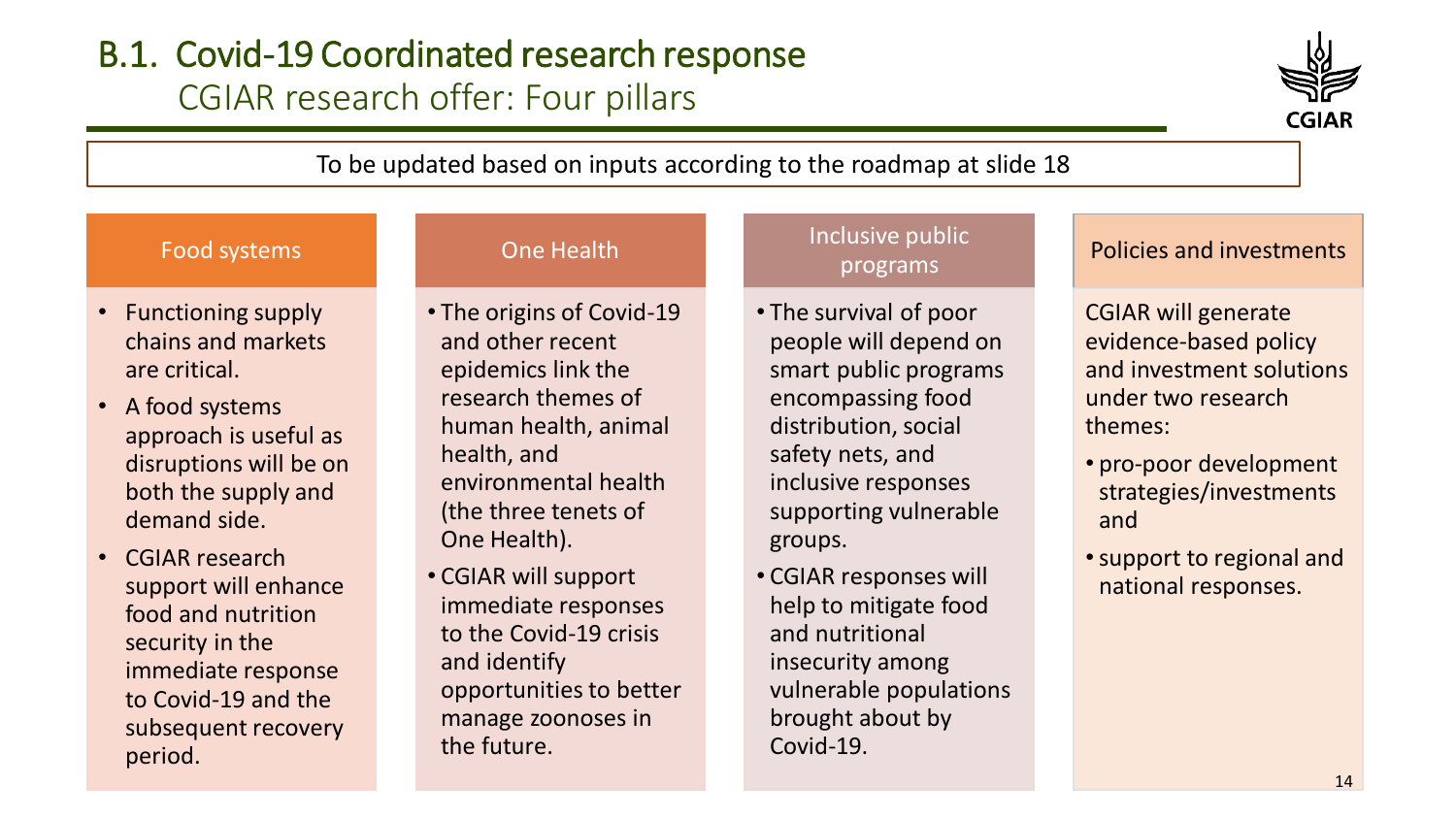

Research on health, economic, food, land, and water systems is needed across interrelated themes to address the impacts of Covid-19 in low- and middle-income countries

| Covid-19<br>Pillars | <b>Market and nutrition driven</b><br>food systems |                                                 |                         |            | <b>One Health</b> |                                 |                     | <b>Inclusive public</b><br>programs |                      | <b>Policies and</b><br>investments |                                                       | To be<br>updated                                    |                                                                  |
|---------------------|----------------------------------------------------|-------------------------------------------------|-------------------------|------------|-------------------|---------------------------------|---------------------|-------------------------------------|----------------------|------------------------------------|-------------------------------------------------------|-----------------------------------------------------|------------------------------------------------------------------|
| Themes              | production<br>Food                                 | industry<br>$\overline{C}$<br>$\sigma$<br>Labor | trade<br>bue<br>Markets | Resilience | health<br>Human   | health<br>crop<br>bue<br>Animal | Ecosystem<br>health | Food distribution                   | protection<br>Social | responses<br>Inclusive             | investments<br>development<br>strategies/<br>Pro-poor | national<br>regional and<br>Support to<br>responses | based on<br>inputs<br>according to<br>the roadmap<br>at slide 18 |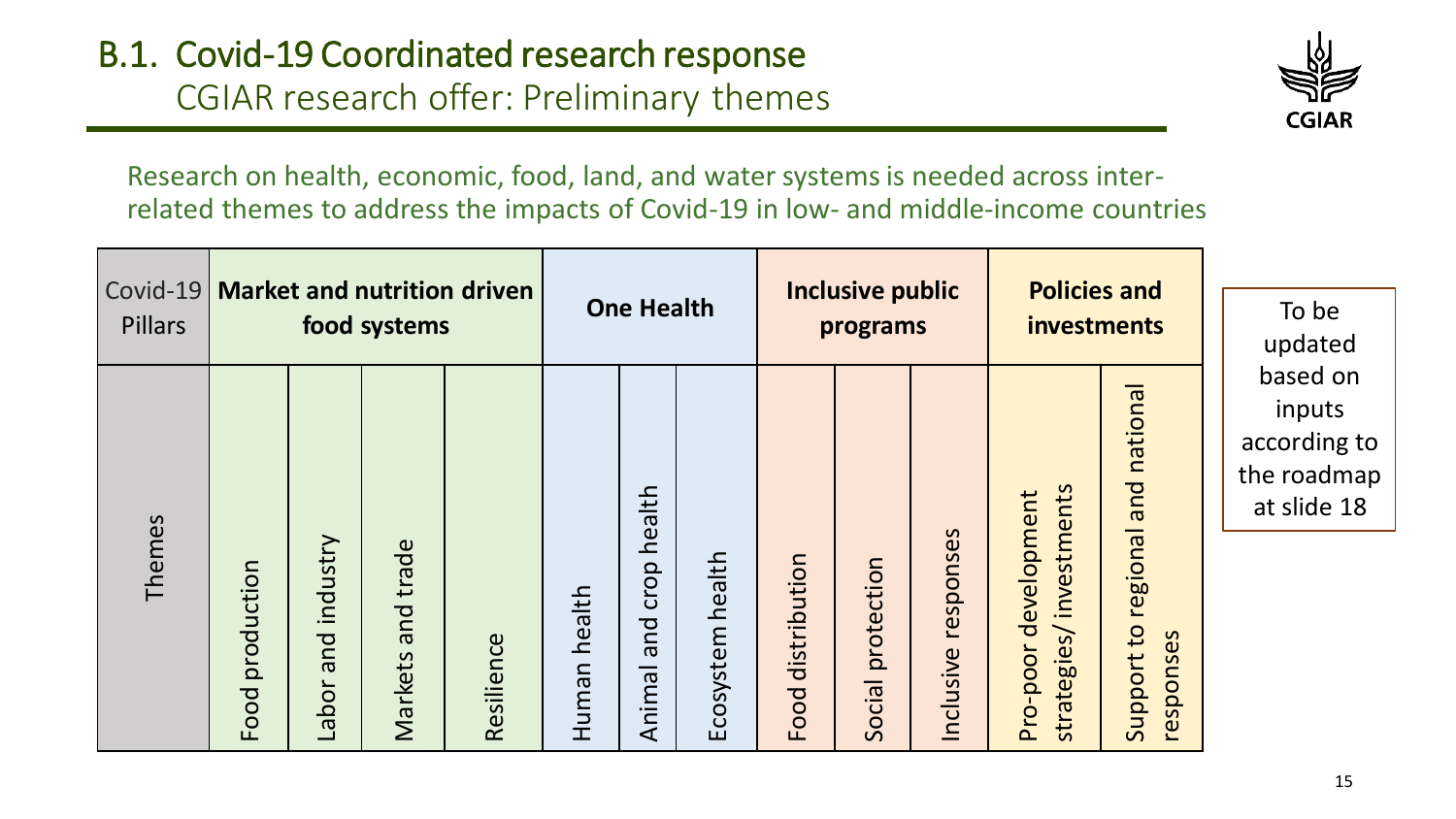# B.1. Covid-19 Coordinated research response CGIAR research offer – Examples of research outputs



To be updated based on inputs according to the roadmap at slide 18

|                             | <b>Current</b>                                                                                                              | <b>Adaptable</b>                                                                              | <b>New</b>                                                                                                                                                                         |
|-----------------------------|-----------------------------------------------------------------------------------------------------------------------------|-----------------------------------------------------------------------------------------------|------------------------------------------------------------------------------------------------------------------------------------------------------------------------------------|
| Food systems                | Mapping production/crop systems to<br>identify potential shortfalls                                                         | Analyzing the impacts of travel bans,<br>illness on the availability of agricultural<br>labor | Refining and disseminating risk-based food<br>safety approaches                                                                                                                    |
|                             | Food price tracking                                                                                                         | Assessing the impacts Covid-19 on the<br>supply of nutrient-rich food                         | Building resilience to shocks in vulnerable<br>peoples and places                                                                                                                  |
|                             | Mitigating risk in wet markets and                                                                                          | Integration with other relevant research,                                                     | Investigating ongoing transmission of Covid-19                                                                                                                                     |
|                             | wild food markets                                                                                                           | e.g. antimicrobial resistance                                                                 | between animals and humans                                                                                                                                                         |
| One Health                  | Assessing the impacts of climate                                                                                            | Testing samples in bio-repositories for                                                       | Emerging zoonoses – understanding risks and                                                                                                                                        |
|                             | change on disease emergence                                                                                                 | coronviruses                                                                                  | linking to systems change                                                                                                                                                          |
| Inclusive                   | Determining the impacts of internal                                                                                         | Analyzing consumer behavior (e.g. in food                                                     | Analyzing Covid-19 impacts on extreme                                                                                                                                              |
|                             | migration on food demand                                                                                                    | choices) during the Covid-19 crisis                                                           | poverty                                                                                                                                                                            |
| public                      | Assessing the impacts of reduced                                                                                            | Analyzing the role of social protection in                                                    | Assessing the impacts of Covid-19 on                                                                                                                                               |
| programs                    | incomes on food access and nutrition                                                                                        | mitigating the effects of Covid-19                                                            | intrahousehold issues                                                                                                                                                              |
| Policies and<br>Investments | Economic modeling based on Social<br><b>Accounting Matrices to inform</b><br>decisions through cross-country<br>comparisons | Analyzing the near-term impact of Covid-<br>19 on economies and people                        | Assess the immediate impact of Covid-19 in<br>regions and countries in terms of their<br>emergency responses, food systems, disease<br>transmission, and agricultural and economic |
|                             | Implications of agricultural revenue                                                                                        | Developing a synthesis of lessons relative                                                    | development and publish cross-country                                                                                                                                              |
|                             | loss on external financing needs                                                                                            | to Covid-19 from research on past shocks                                                      | comparison studies                                                                                                                                                                 |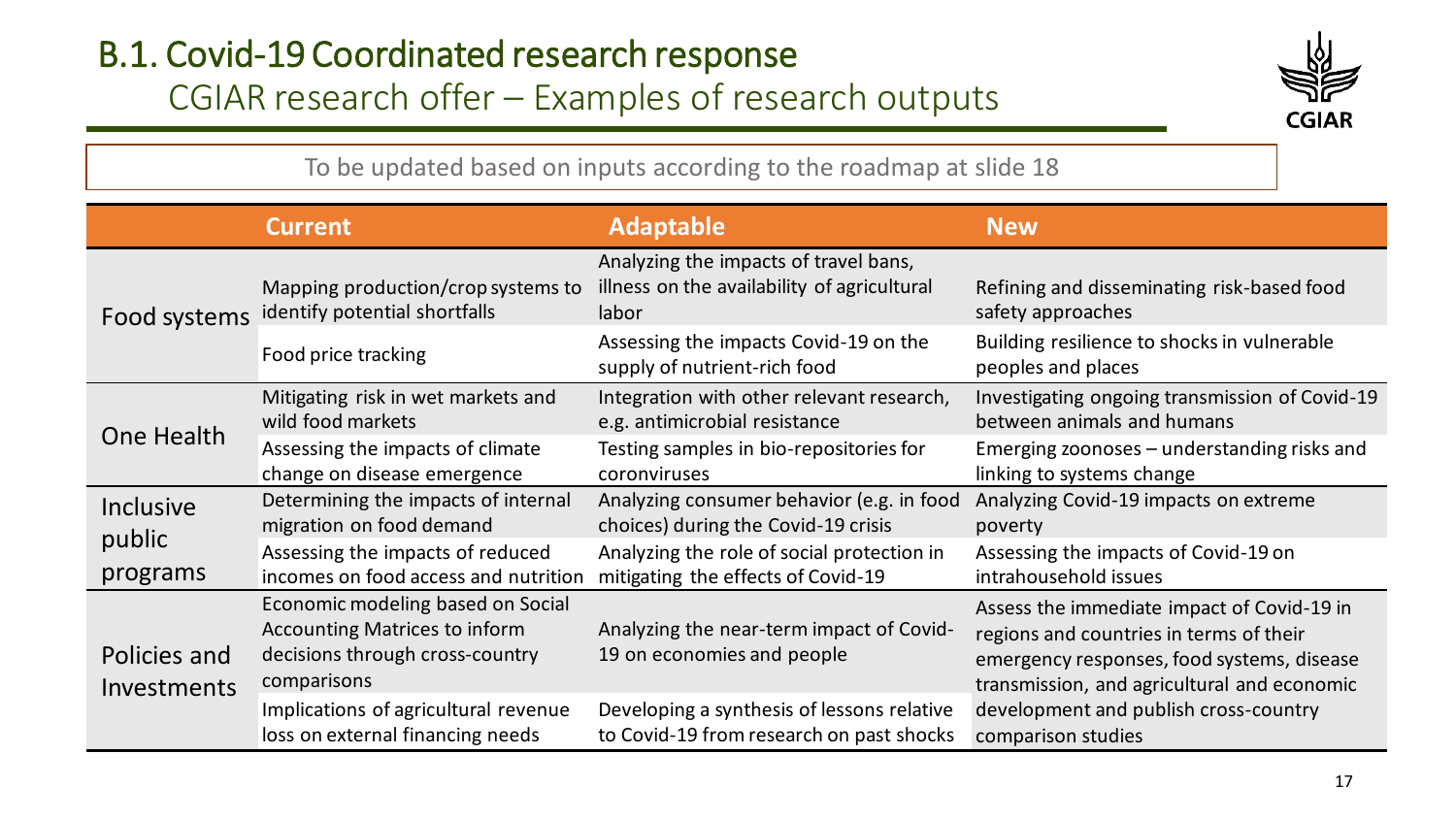# B.1. Covid-19 Coordinated research response

Roadmap to clarifying CGIAR's strategy and approach





*\* Indicates specific opportunities for System Council to engage with material and process*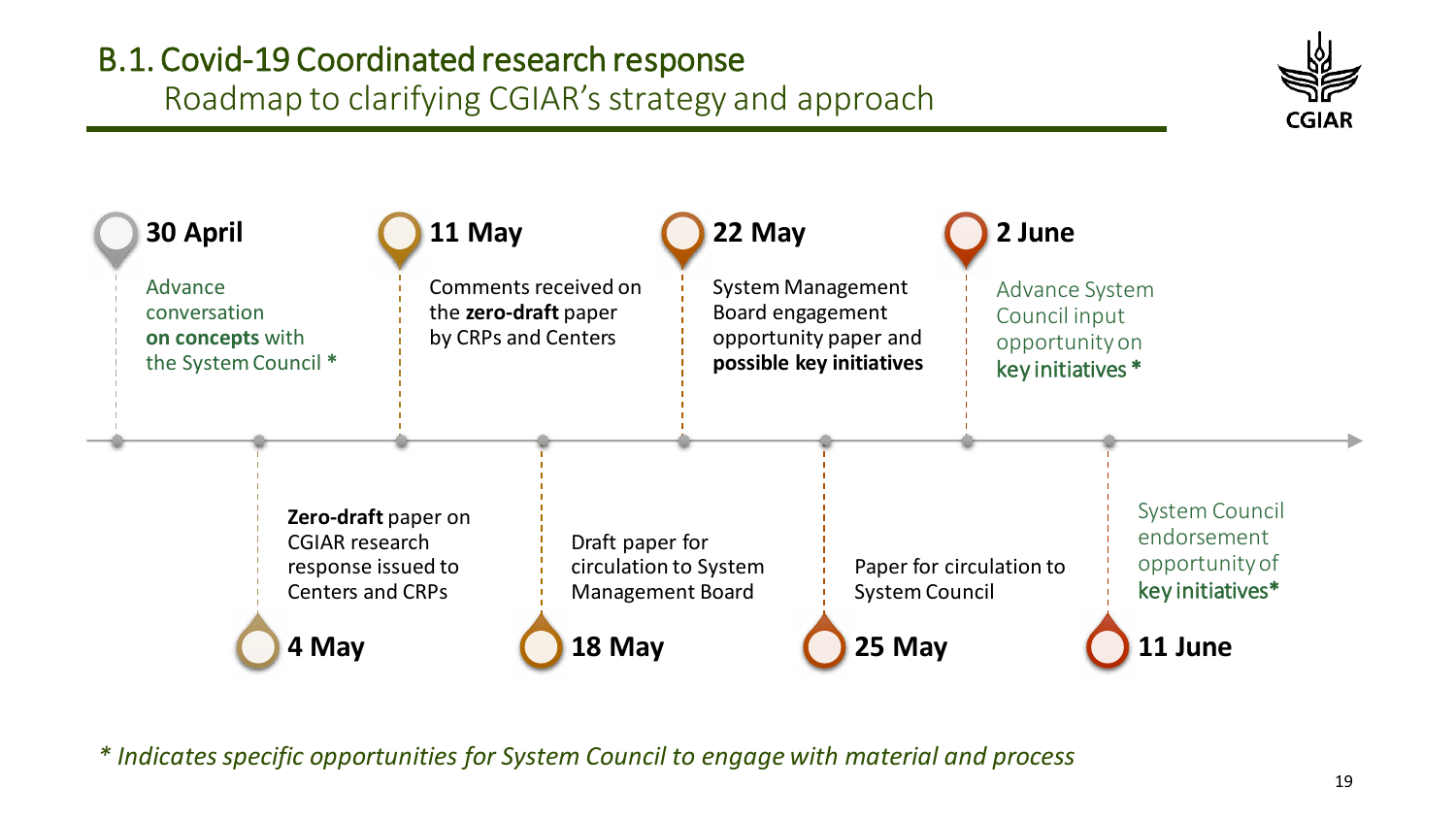





**GREATEST CHALLENGES** 

owards a world free of poverty, hunger and mental degradation, CGIAR is the **Es largest giotal agricultural innov** 

DISCOVER OUR IMPACT



#### **CGIAR's Response to** COVID-19 **TRIVIA CONTINUES IN TERMINER**

mitte proteining the focal tener to antite es remarch and analysis on COVD-1 support authorities and the public in

classical capacity Arrangem and

SIRAD NORE





How COVID-19 may disrupt food supply chains in developing countries



Will COVID-19 cause another food crisis? An early review



Don't forget about the impact of COVID-19 on the rural poor and on food security



**ILRI computing capacity** made available to COVID-19 vaccine developers





Covid-19 and food security | India and its jobs crisis



Safeguarding biodiversity is essential to prevent the next COVID-19



**Strengthening city-region** food systems during and bevond COVID-19



Africa's growing risk of diseases that spread from animals to people





Satellite maps can help nations make critical food production decisions amid coronavirus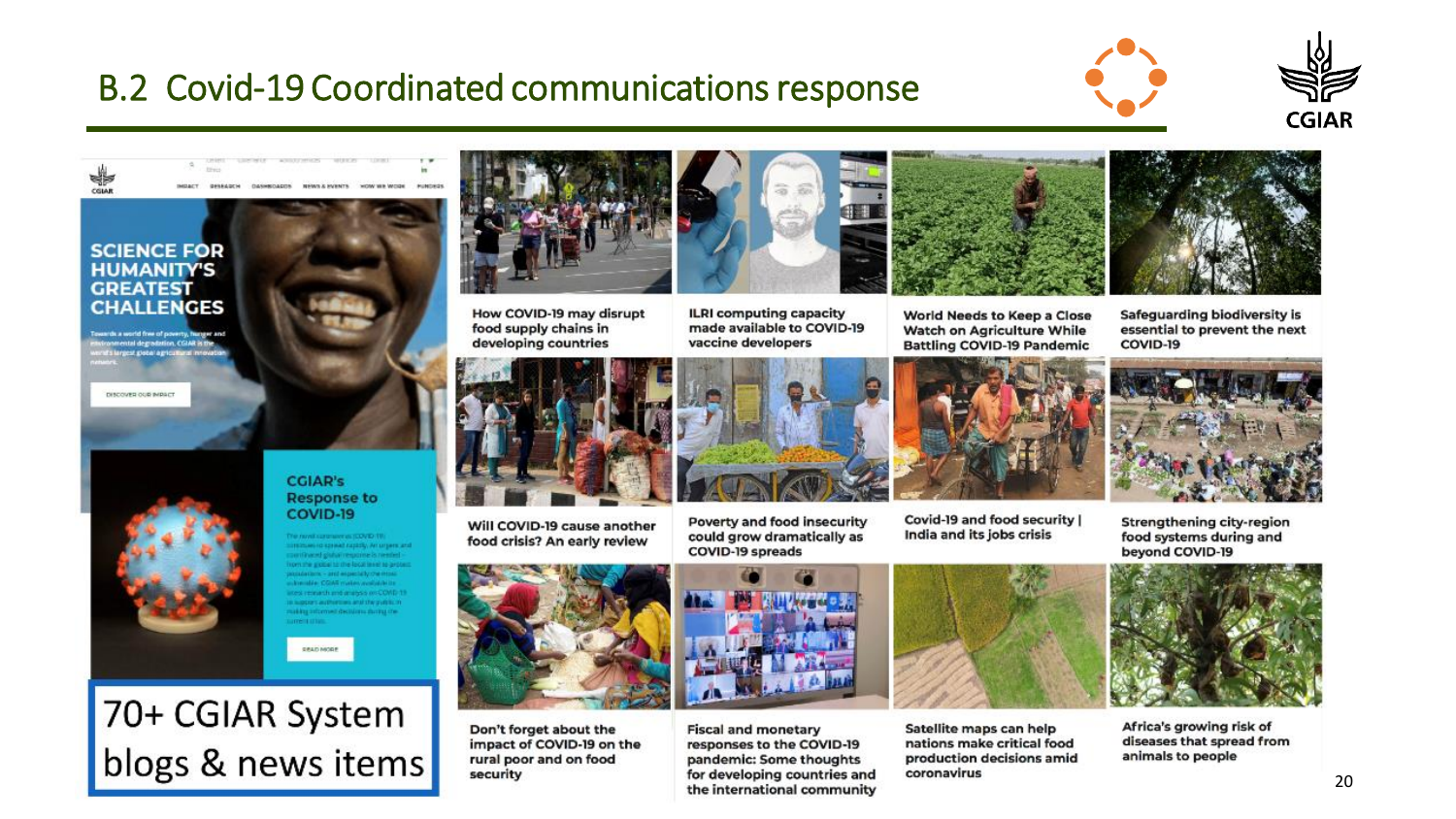

#### **Facebook** Reach 89,500; Engagements 8,500



In this blog, published by the International Food Policy Research Institute (IFPRI), Shenggen Fan discusses preventing a global food security crisis under the #COVID19 emergency. Read more: https://on.cgiar.org/33c1qxG #coronavirus



**01.7K** 

Published by Buffer (?) - 24 March at 18:30 - Q

In our response to #COVID19, CGIAR scientists provide evidence-based advice and recommendations on the key challenges we are now facing. including food and nutrition security, poverty, logistics, trade and policy. Read the latest below.

#OneCGIAR #OneHealth

#### **Twitter**

Reach 343,000; Engagements 5,500



As the world's largest public research network on food systems, we will continue to provide evidence to help understand and address threats to #nutrition and #foodsecurity from the #COVID19 pandemic.

#### Access it online here on.cgiar.org/2WAcSir #OneCGIAR

**CGIAR @CGIAR** @ICRISAT's @CarberryPeter and @arvindpadhee assess

CGIAR's Response to COVID-19 CGIAR's Response to COVID-19<br>To our advantage, CGIAR is well placed to  $\epsilon$  **period.** challenges posed by the COVID-19 crisis. P cgiar.org

11:30 AM - Mar 24, 2020 - Buffer

20 Retweets 27 Likes

# **CGIAR's social media messaging** Reach 466,500; Engagements 14,500

COIAR ORD

**CGIAR's Response to COVID-19** To our advantage, CGIAR is well placed to contribute to managing the...

# on.cgiar.org/2wGOtjF

the immediate challenges that #COVID19 has posed to

#India's farm sector & suggest mitigation measures to

ensure a sustainable #foodsystem in the post-crisis

4:26 PM - Apr 17, 2020 - Twitter Web App

#### 8 Retweets 37 Likes

#### LinkedIn Reach 34,000; Engagements 500



'Until we start thinking of human and animal health as linked, another coronavirus is inevitable', warns Jimmy Smith, director general of the International Livestock Research Institute (ILRI) in an op-ed published in The Independent, Read more below.



We need a new approach, or another coronavirus is inevitable - CGIAR cgiar.org

 $...$ 

0 0 0 53 - 3 Comments

The CGIAR Research Program on Wheat and its lead center, the International Maize and Wheat Improvement Center (CIMMYT) carries on in the "new normal" of #COVID19. Find out what that means helow

 $1.11$ 



WHEAT carries on in the "new normal" of COVID-19 - CGIAR

cgiar.org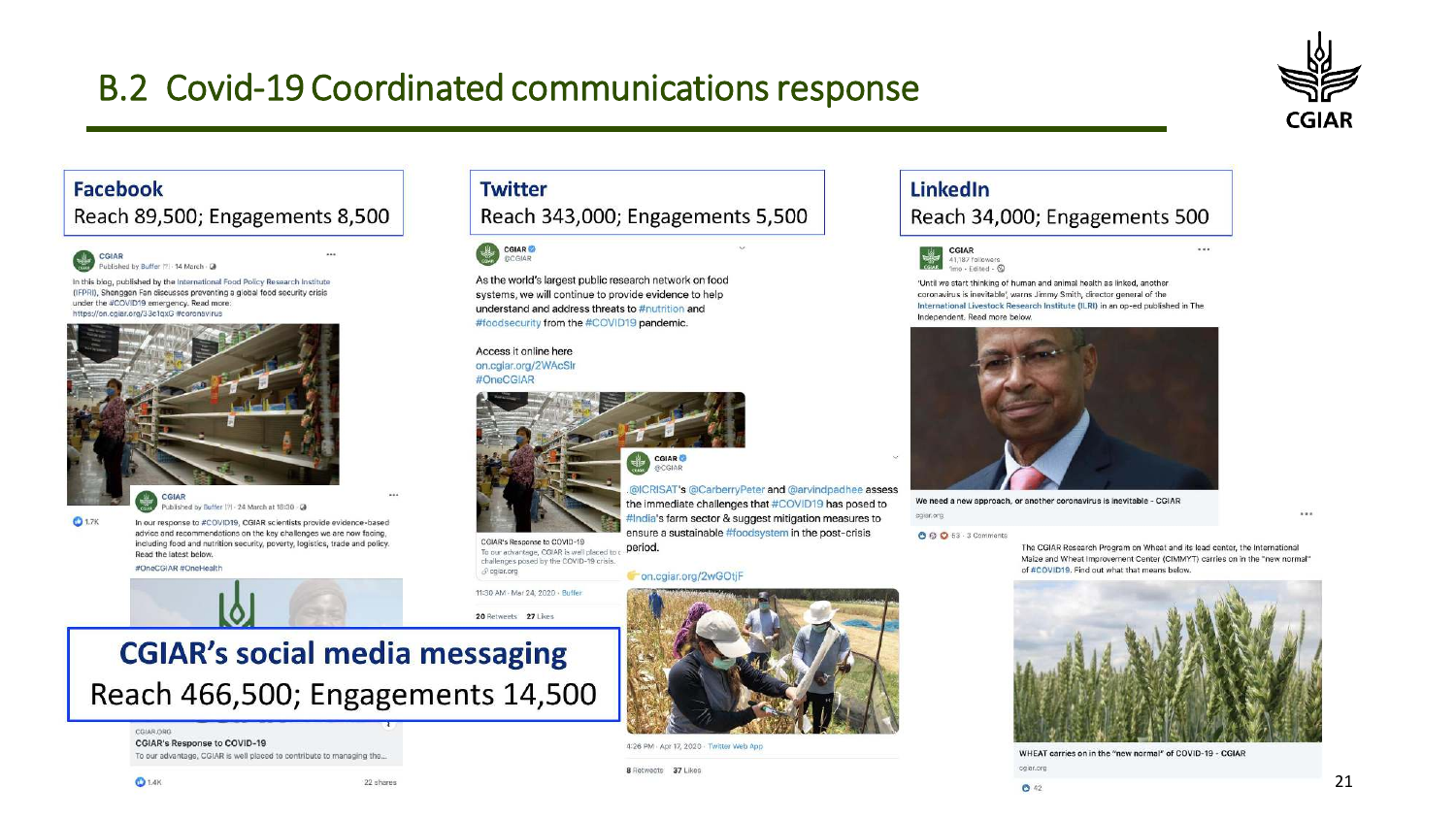

- $\checkmark$  Op-eds & interviews:
	- o [The coronavirus pandemic exposes a global hunger crisis as well as a](https://www.telegraph.co.uk/global-health/science-and-disease/coronavirus-pandemic-exacerbates-widespread-crisis-global-hunger/)  health emergency (E. Grainger- Jones)
	- o E. Grainger-Jones interviews with NPR, The Telegraph & Guardian
	- o [Preventing global food security crisis under COVID-19 emergency](https://www.cgiar.org/news-events/news/preventing-global-food-security-crisis-under-covid-19-emergency/) (S. Fan)
	- o [Until we start thinking of human and animal health as linked, another](https://www.independent.co.uk/independentpremium/voices/coronavirus-symptoms-latest-china-human-animal-health-outbreak-a9359841.html)  coronavirus is inevitable (J. Smith)
- [CGIAR COVID-19 landing page](https://www.cgiar.org/news-events/all-news/our-response-to-covid-19/) featuring 70+ System blogs & news items
- ✓ [COVID-19: Implications for Global and Country-Level Food Security,](https://www.ifpri.org/event/virtual-event-covid-19-implications-global-and-country-level-food-security-nutrition-and)  Nutrition, and Poverty (virtual event)
- [Analyses of COVID-19 Impact](https://www.ifpri.org/spotlight/ifpri-resources-and-analyses-coronavirus-disease-covid-19-pandemic) (landing page)
- Economic [slowdown due to Covid-19](https://public.tableau.com/profile/laborde6680#!/vizhome/IFPRI_Blog_Coronavirus_LMV_032020/MainStory) (Tableau simulations)
- **Zoonotic Disease to Support Pandemic Mitigation Efforts (landing** page)
- [Doing Research in a COVID-19 World](https://www.ifpri.org/podcast/research-talks/episode-4-doing-research-covid-19-world) (podcast)
- [GLF Live with Lawrence Haddad](https://cifor.us7.list-manage.com/track/click?u=68cb62552ce24ab3c280248d7&id=33bd46692a&e=9eb288576f) on COVID-19 & food systems
- ✓ [#COVID19foodsystems](https://twitter.com/hashtag/covid19foodsystems) Twitter chat (SDG2 Advocacy Hub)



Food supply chains worldwide at a risk of dispuntion over the coming year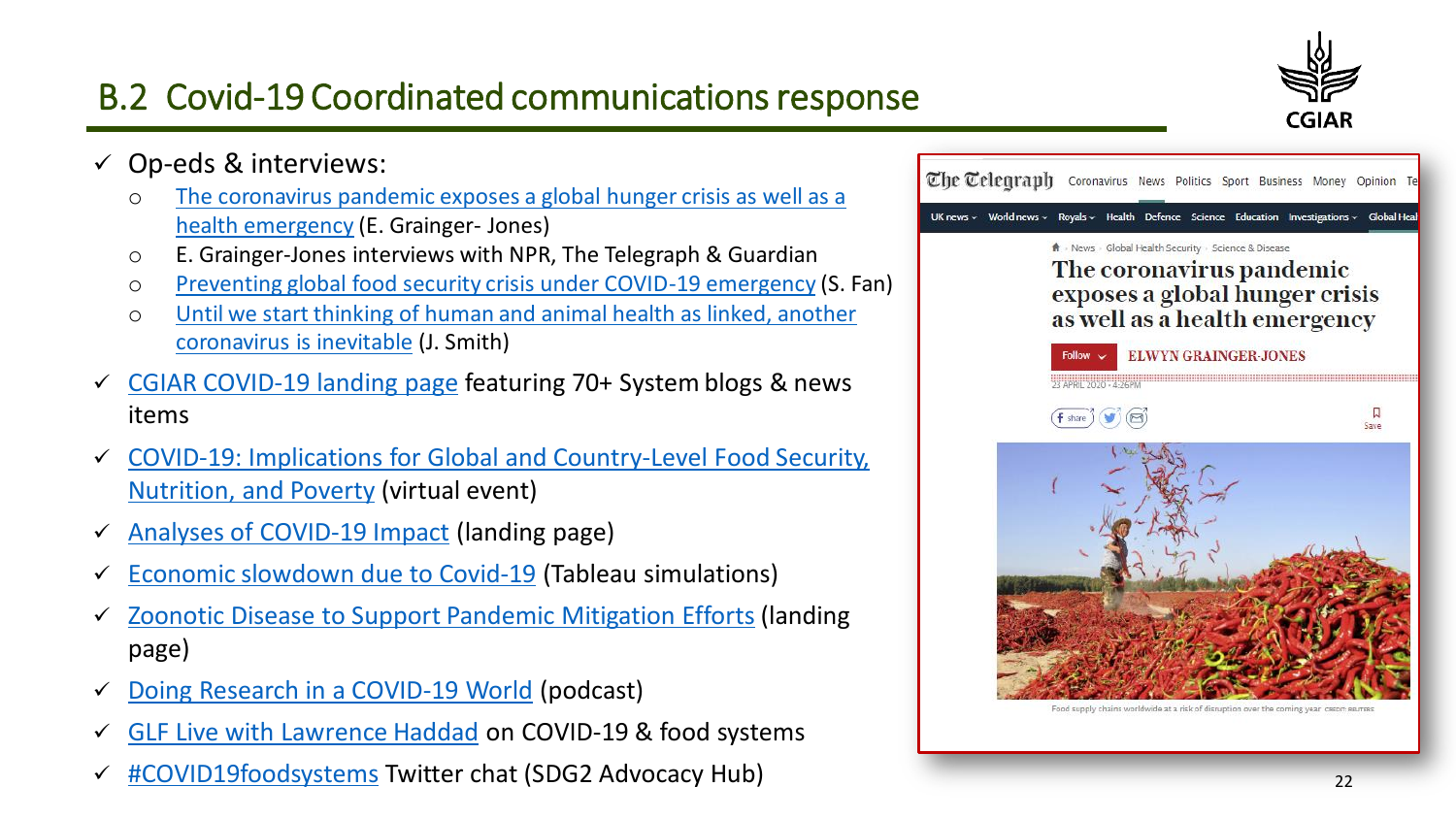

Possible anchor narrative: *Risks a new and different type of food crisis - poor country governments face starker choice between health and economy – hitting poor producers and consumers the hardest. Response must swift and based on science – yet another reason to transform food systems. Time to build back better.* 



#### A coordinated CGIAR response on:

#### **Voice**

- Statement from the CGIAR System Council build into SC10
- Coordinated call to action with WFP, FAO, IFAD, BMGF, WB, UN FSS, SDG2 Advocacy Hub

#### **Presence**

- Website landing page & social media
- Media outreach (op-eds and interviews)
- Global virtual events, webinars and policy dialogue

#### **Narrative**

**Impact**

- Contribution from research
- Research agenda (immediate, medium, long term)
- Building back green



• Case studies, assessments and visualizations



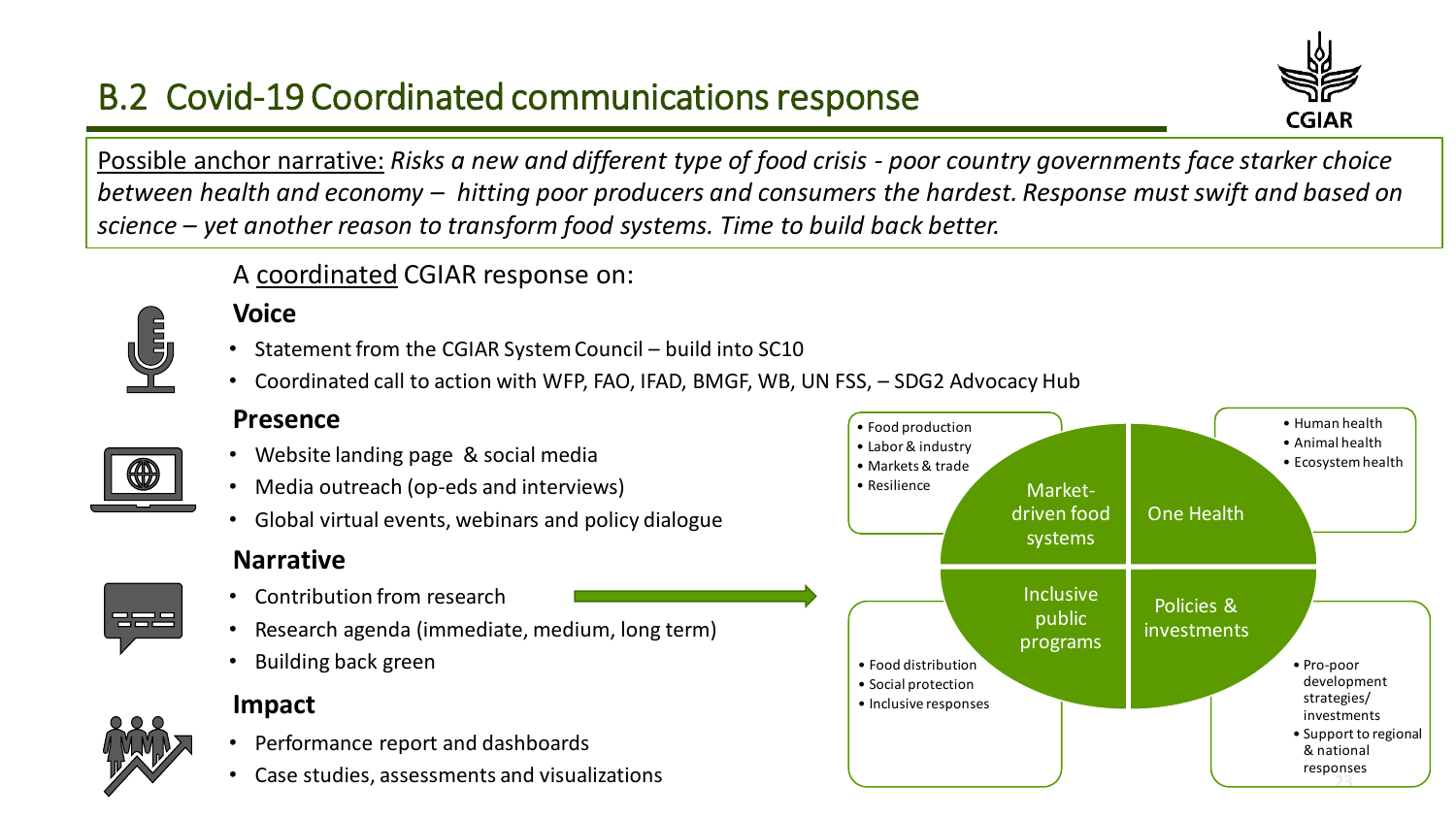



B. Coordinated research and communications response



C. Proactive financial preparedness



D. Implement One CGIAR as planned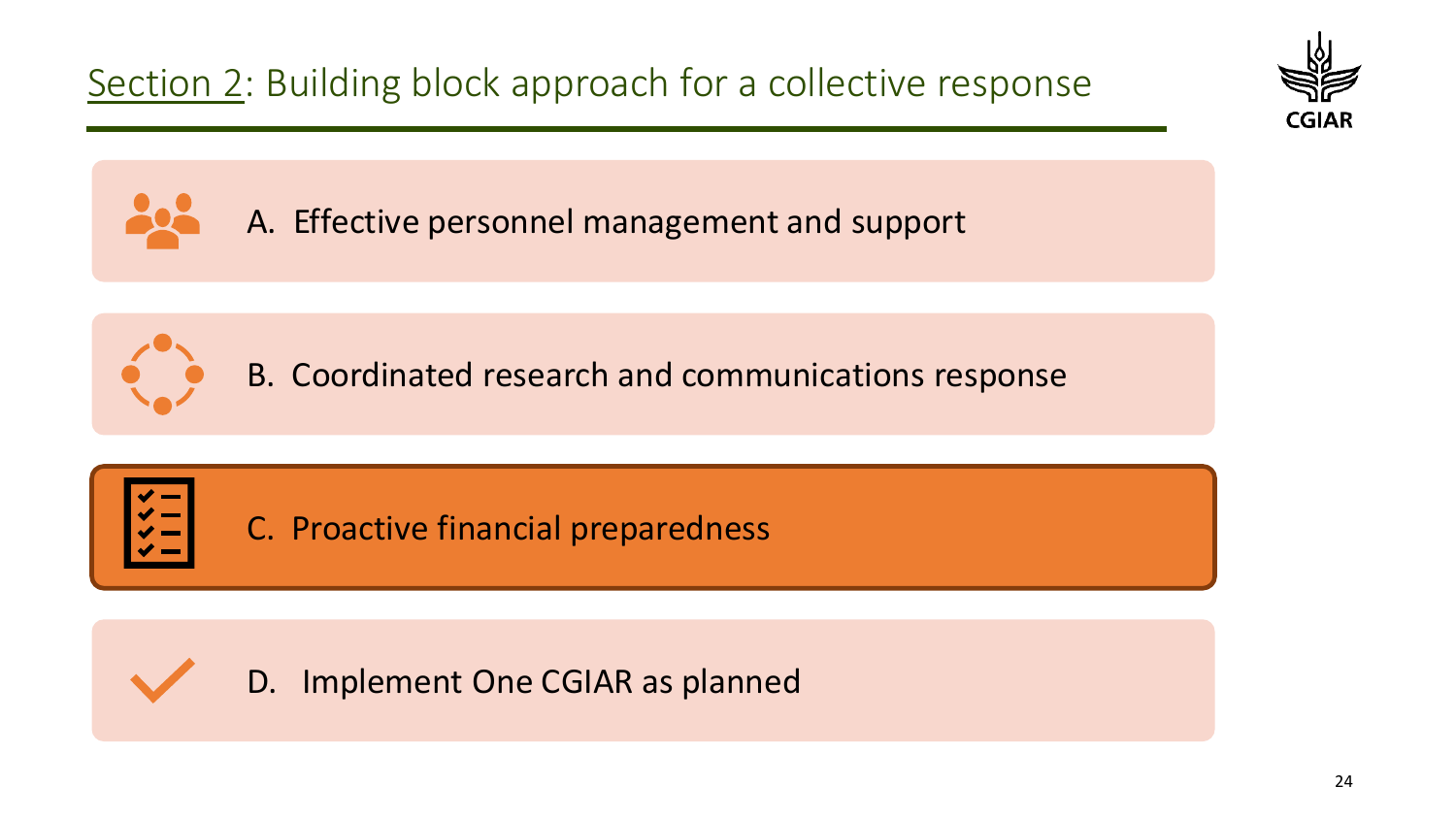# C. Proactive financial preparedness – Financial Stability (2020) Early System-wide financial modelling of Covid-19 impact



|                                | * Data continues to be collected, collated and refined                                     | <b>Original</b><br><b>Budget</b> | <b>Initial</b><br>projections |
|--------------------------------|--------------------------------------------------------------------------------------------|----------------------------------|-------------------------------|
|                                | <b>Total Revenues</b>                                                                      | \$913M                           | \$685M                        |
|                                | W1/W2 (15% reduction due to delay of activities)                                           | \$196M                           | \$166M                        |
| Revenue<br><b>Implications</b> | W <sub>3</sub><br>(23% reduction due to delay of activities)                               | \$245M                           | \$188M                        |
|                                | Bilateral (30% reduction due to delay of activities)                                       | \$459M                           | \$322M                        |
|                                | Other                                                                                      | \$13M                            | \$10M                         |
|                                | Projected Net Savings in Indirect Costs (9% reduction)                                     | N/A                              | \$11M                         |
| Cost                           | Projected reduction in partner collaboration costs (33% reduction)                         | N/A                              | \$50M                         |
| <b>Containment</b>             | Projected savings in travel related research costs (49% reduction)                         | N/A                              | \$21M                         |
|                                | Projected reduction in research related personnel costs (loss of capacity (10% reduction)) | N/A                              | \$31M                         |
|                                | # of Centers with Deficits                                                                 | 5                                | 14                            |
| <b>Net Results</b>             | Aggregate Projected Deficits                                                               | \$5.2M                           | \$41.4M                       |
|                                | Notes and Highlights                                                                       |                                  |                               |

- (1) Analysis is a combination of 'top-down' modelling and 'bottom-up' project-based projections. 11 Centers have provided 'bottom-up' projections, while 'top-down' modelling has been used for the other 4 Centers.
- (2) CGIAR entities have ~\$370M in net assets. Roughly \$170M of which are undesignated net assets.
- (3) The data in this table is scenario-based with most Centers applying the mid-scenario ('Recovery') in Annex 1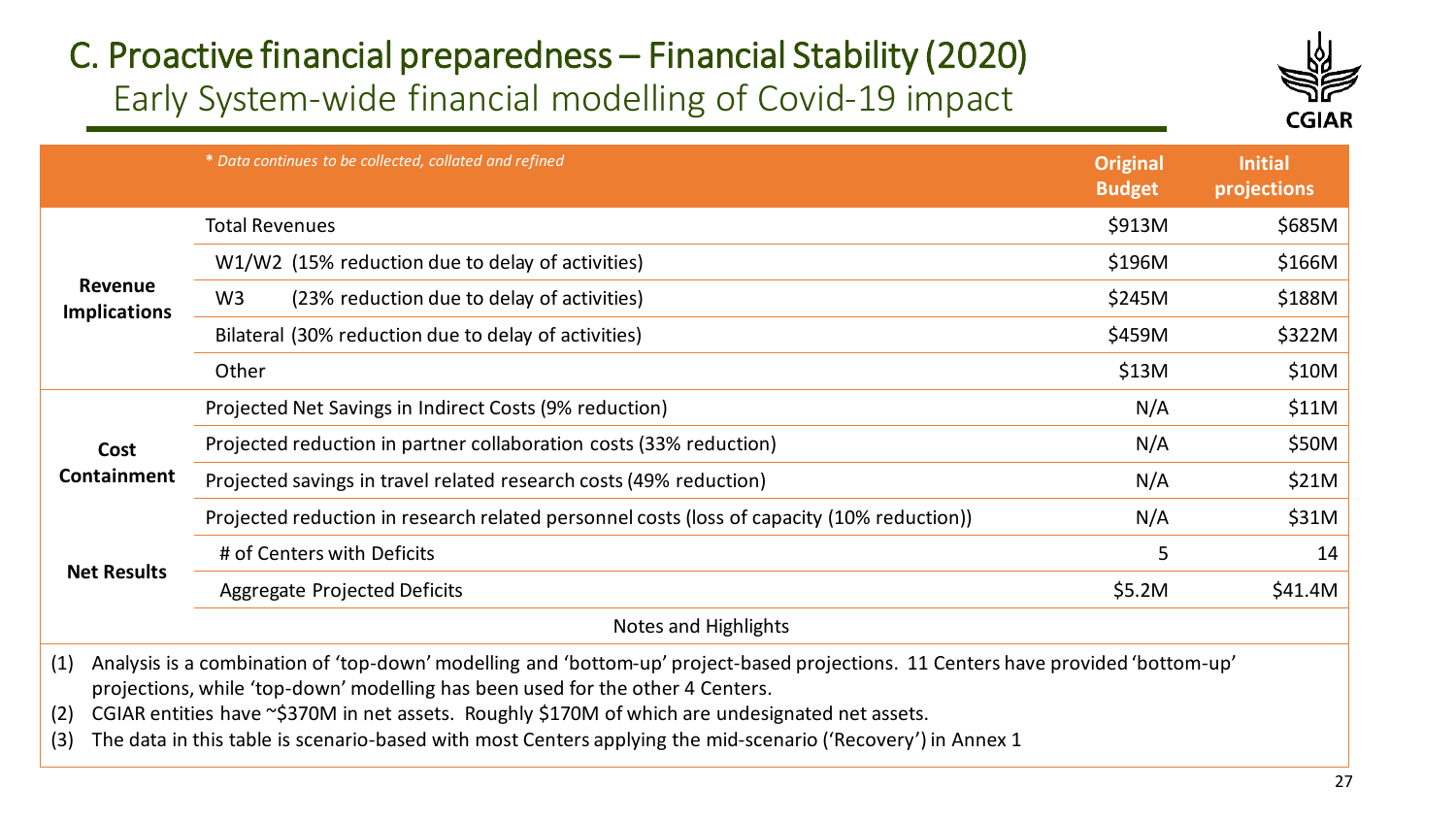# C. Proactive financial preparedness Financial Stability: Initial financial risk mitigation ideas to discuss



- **(1) Renegotiation of program and project deliverables, outputs, expectations** 
	- For W3/bilateral projects in principle System Council agreement on
		- full-cost [6 months] extensions
		- temporary increase in ICR by [35%] in 2020
		- reorientation of project level outputs, deliverables and targets
	- For W1/W2 contributions to CRPs/Platforms temporary increase (for 2020) of indirect Cost Rates (ICR) by [35%]

### **(2) Prudent use of available System Resources**

- Consideration of impact on Center Reserves
- Consider temporary reductions in CSP charges to W3/bilateral projects for 2020
- W1 Liquidity and Stabilization Fund consider repurposing of \$6.5M call down facility (discussed and approved in 2020 FINPLAN) towards Center institutional support

### **(3) New funding initiatives and modality adjustments**

- COVID-19 Hub set up in existing "improving human health" flagship in A4NH (IFPRI lead with co-leads ILRI and London School of Hygiene and Tropical Medicine)
- Suspension of current partial de-linking rules and principles for 2020 to facilitate Funder objectives <sup>29</sup>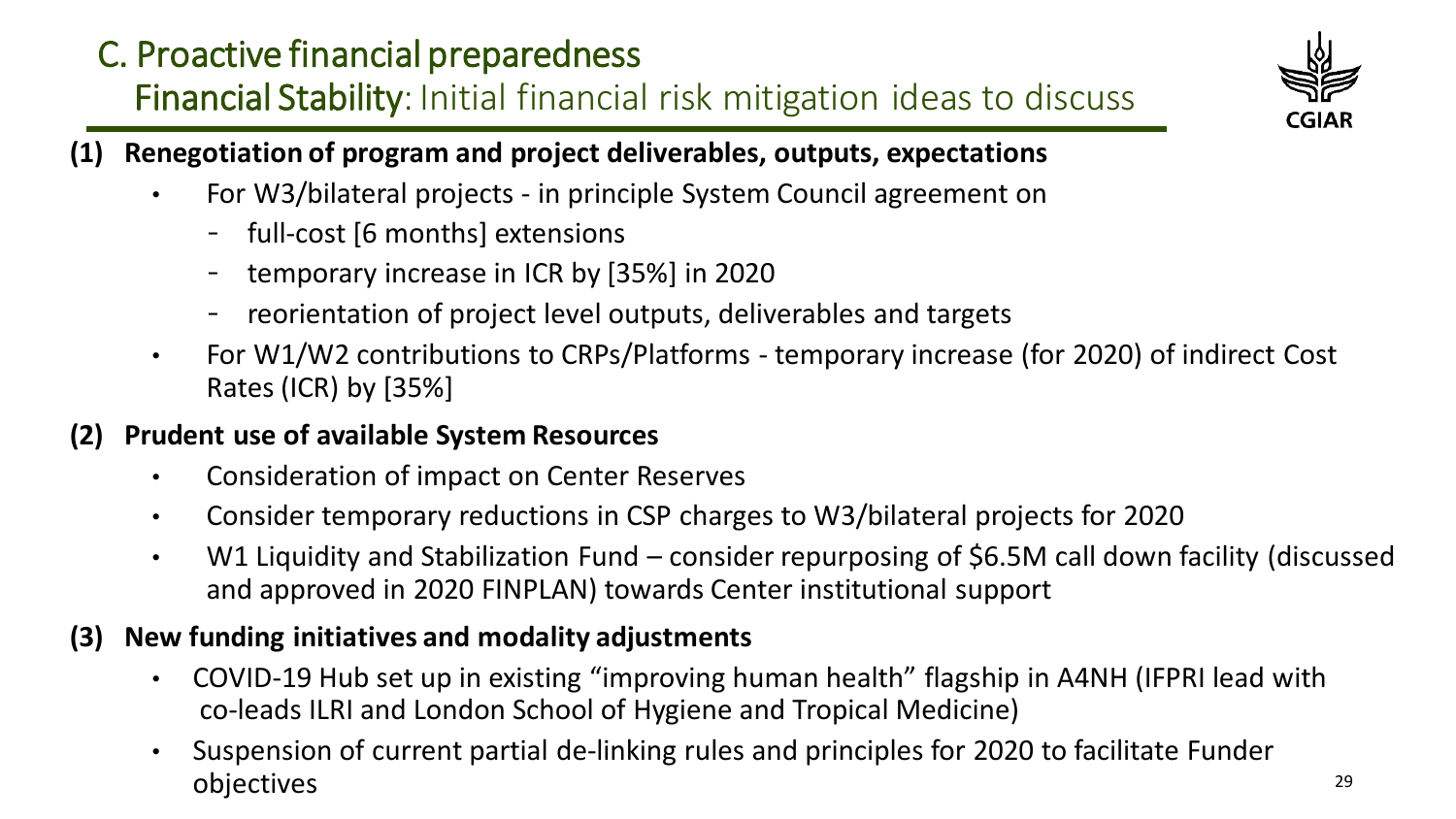



B. Coordinated research and communications response



C. Proactive financial preparedness



D. Implement One CGIAR as planned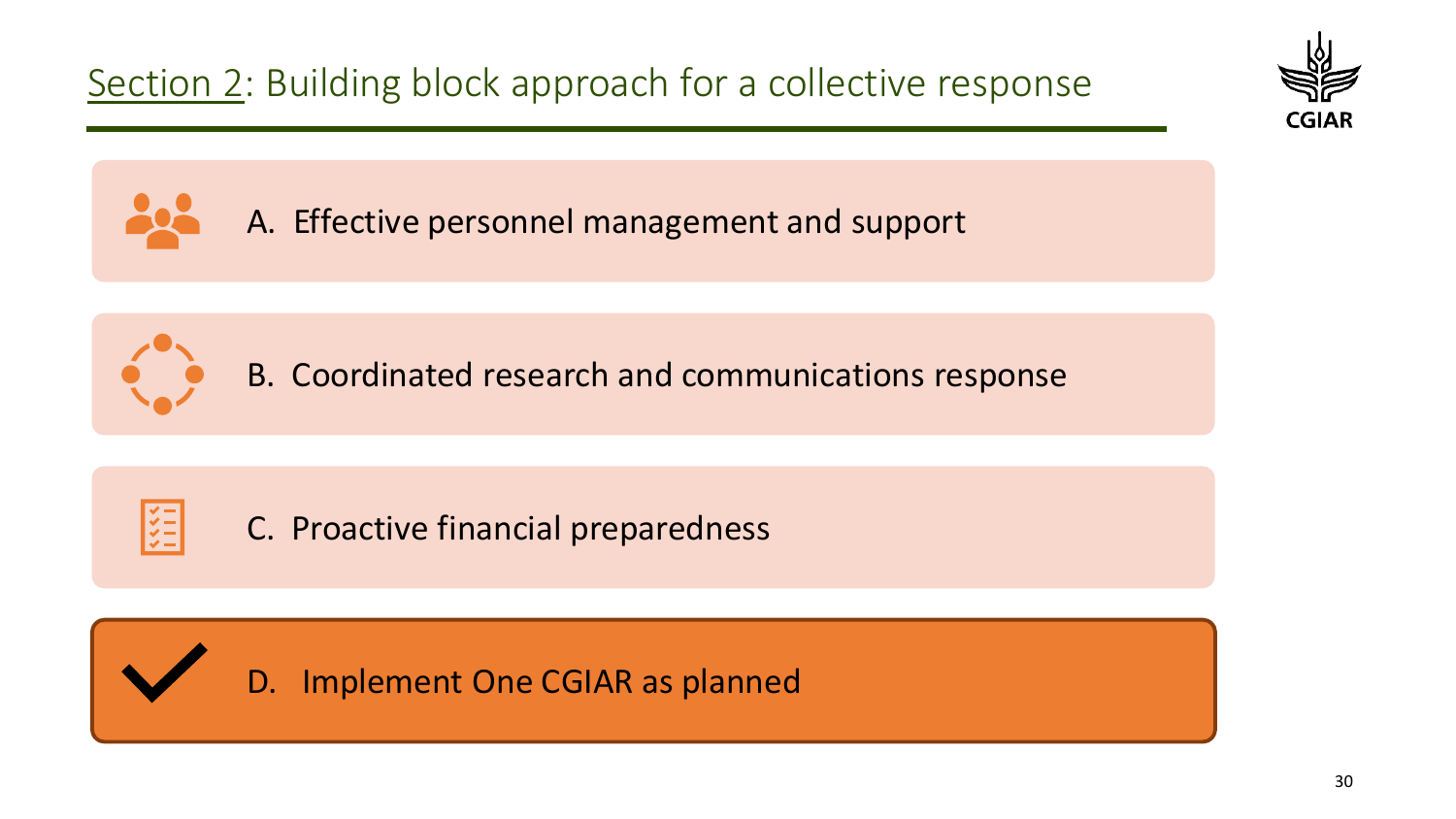



**The transition to One CGIAR remains on track,** consistent with the recommendations endorsed by the System Council, and the associated target dates, with some adaptations.



**The institutional architecture to lead, advise, and support the transition is falling into place:** the TCF, TAGs, and support teams have been in place since March. In May, a TPMU is expected to be operational, and the SMB is expected to approve a Terms of Reference and launch a search for an initial One CGIAR Executive Management Team.



**Transition risks and mitigation measures are continuously assessed and prioritized.** Covid-19 does not stand in the way of key implementation steps in 2020. Indeed, it illustrates why One CGIAR needs to be delivered with urgency.



**Communications and outreach on the transition are progressively enhanced,** with a dedicated web page, an internal MS Teams workspace for virtual collaboration across the TCF and TAGs, Newsletters from the TCF co-chairs, structured outreach to Center Boards, and broader involvement of CGIAR staff through CoPs.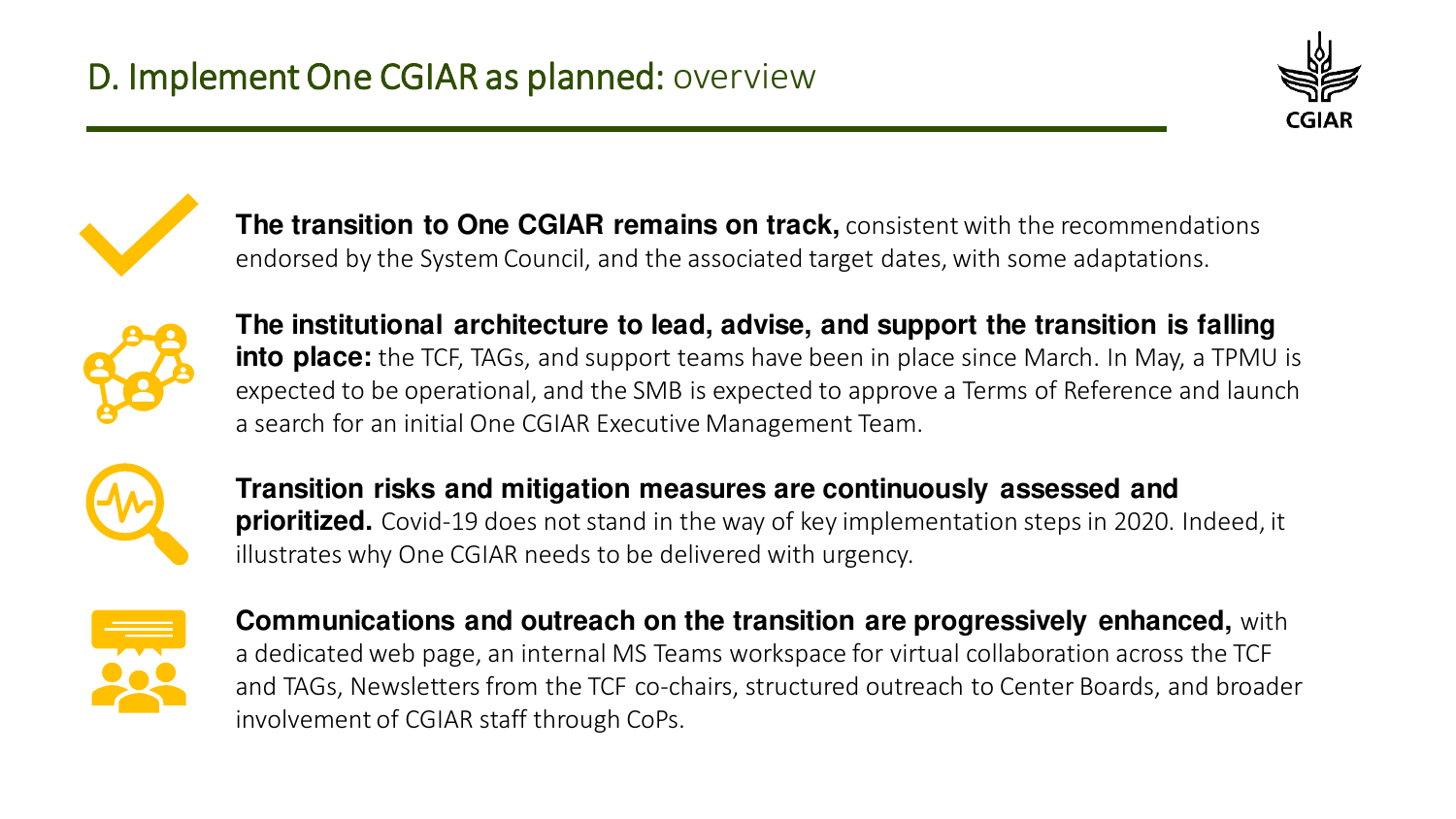# D. Implement One CGIAR as planned: key focus areas in 2020





#### **2030 Research Strategy**

- Guided by TAG2
- High-level document, with further detail to be provided in a 2022-2024 Investment Plan
- Articulates the changing context for CGIAR's AR4D, a new research framework, and a highlevel description of the 2022—2030 portfolio

**Unified governance under a** 

#### **One CGIAR Common Board** • Guided by TAG3, inclusive Nominations Committee for

• Call for SMB nominations launched, One CGIAR legal opinion released in April

reconstituted SMB

• Key decision moment for Center/ Alliance Boards in August—September to appoint reconstituted SMB members to Center/ Alliance Boards, as a minimum 2/3 voting majority, with an effective date of 1 Oct

#### **Initial One CGIAR Executive Management Team**

- TAG3 is guiding the development of the Terms of Reference, reporting lines, and accountabilities and authorities
- SMB to approve the Terms of Reference, launch appointment process in early May
- SMB to establish an inclusive EMT Search Committee led by the SMB Chair, with SC representation

#### **One CGIAR Resource Mobilization, Communication, and Advocacy strategy**

- Guided by TAG7
- Framework drafted and presented to TCF
- Broad interest in 2021 pledging/commitment moment connected to UN Food Systems Summit (or alternate)
- SC need to champion and advocate as research agenda, investment case, and finance modality develops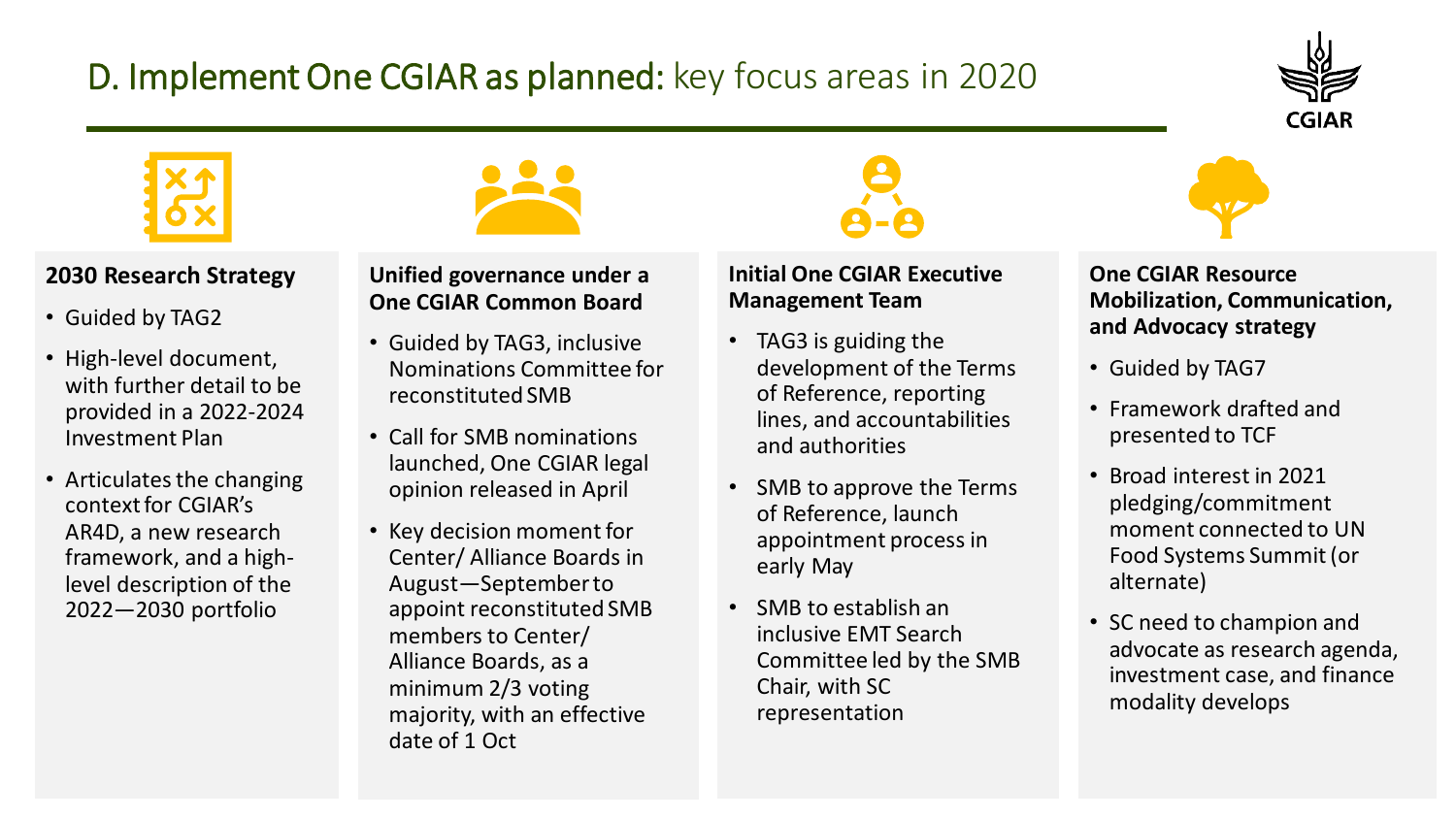# D. Implement One CGIAR as planned: high-level timeline



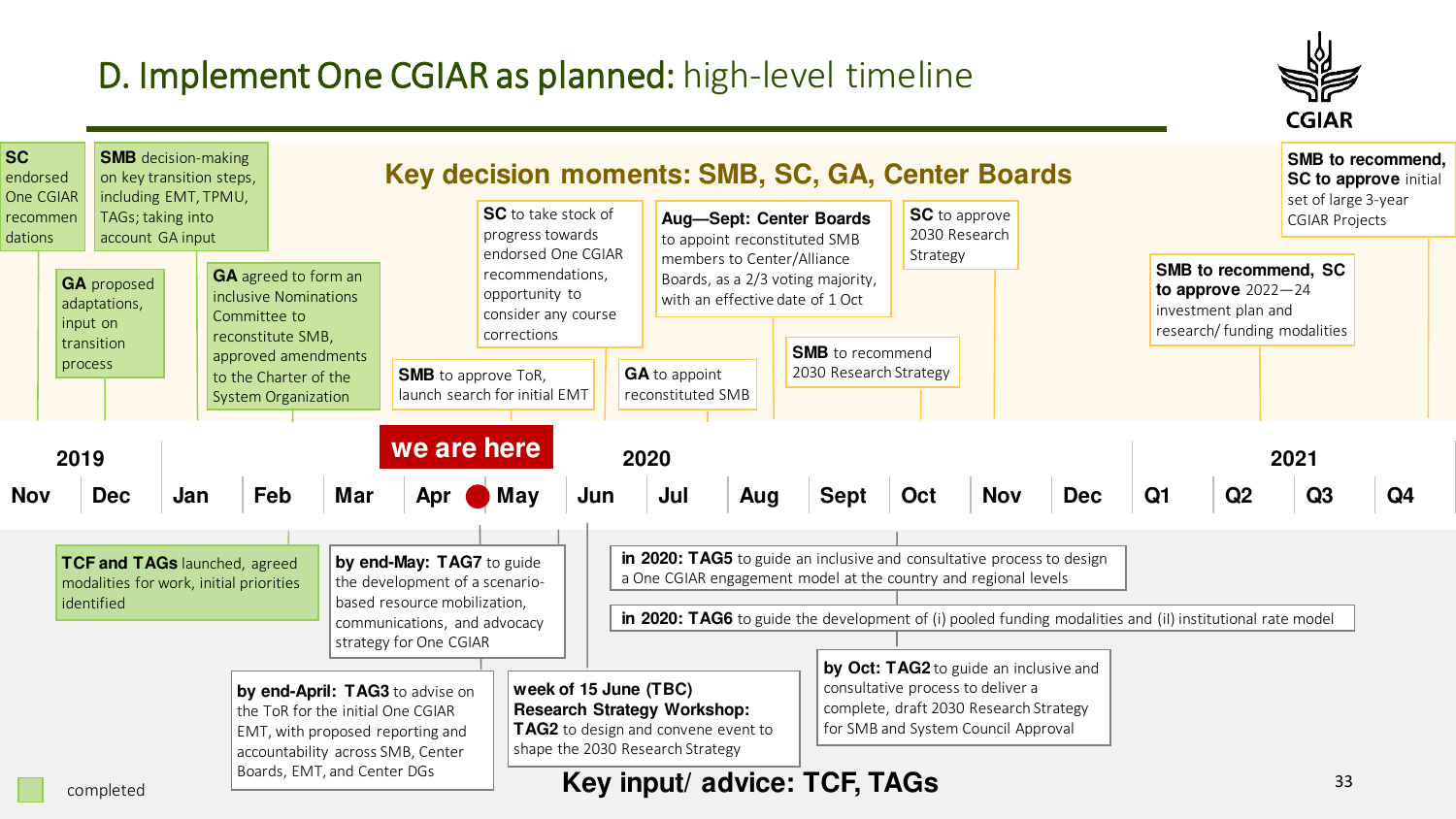# Appendix I: Leading and stewarding the transition to One CGIAR



#### **System Management Board • System Council (SC) • General Assembly of the Center Boards (SMB)**

- sponsors, oversees transition to One CGIAR
- Appoints EMT, reviews and approves work plans and budgets, oversees effective monitoring
- during the first year of implementation, updates SC on at least a quarterly basis on progress against the endorsed target dates

#### decision-making role operational role advisory role a ad hoc role to support transition  $\langle \rangle$  accountability/ reporting line

- periodically reviews progress in implementation of One CGIAR recommendations
- decides, *inter alia*, on a 2030 Research Strategy, three-year investment plans, CGIAR Projects, and pooled funding modalities

#### **General Assembly of the Centers (GA)**

- appoints membership of a reconstituted SMB to also serve as members of One CGIAR Common Board, once appointed by Center/Alliance boards to their own boards
- approves facilitative changes to the Charter of the CGIAR System Organization, along with SMB and SC

**2. Research**

**5. Country, reg. engagement**

**3. Unified governance**

**6. Finance**

**7. Resource mobilization**

key next steps

decide on the appointment of reconstituted SMB members to Center/Alliance Boards, as a 2/3 voting majority, with an effective date of 1 October

#### **Transition Consultation Forum (TCF)**

- consultation, communication, and reference point
- includes members of the former SRG, as well as all other Center Board Chairs and Directors General, all other interested voting members of the System Council, and the ISDC Chair
- co-chaired by representatives of SC, SMB, Board Chairs, and Directors General, who form a small sponsor group to advise on cross-cutting transition communication and coordination

#### **One CGIAR Executive Management Team (EMT)**

- coordinated leadership of One CGIAR, overseen by and reporting to the SMB/ One CGIAR Common Board
- leads transition to One CGIAR
- manages the TPMU and TAG support teams

#### **SMB to approve ToR, launch search in May 2020**

#### **Transition Program Management Unit (TPMU)**

- overall coordination of the transition to One CGIAR as a program of interconnected projects
- planning, budgeting, risk identification and mitigation, change management, communication, training, monitoring, and reporting
- reports to SMB/ One CGIAR Common Board and EMT once in place, facilitates work of TCF, coordinates work of TAG support teams

#### **Req. for Proposals issued 21 Feb**

### **TAG Support teams**

- support TAGs
- provide dedicated capacity to advance specific dimensions of the One CGIAR transition (projects)
- comprised of System Organization and Center staff, as well as external experts

#### **Transition Advisory Groups (TAG) 1. Cross-cutting**

- continuous input and guidance towards the implementation of specific dimensions of the
- transition • formed by TCF
- members, with membership tailored to theme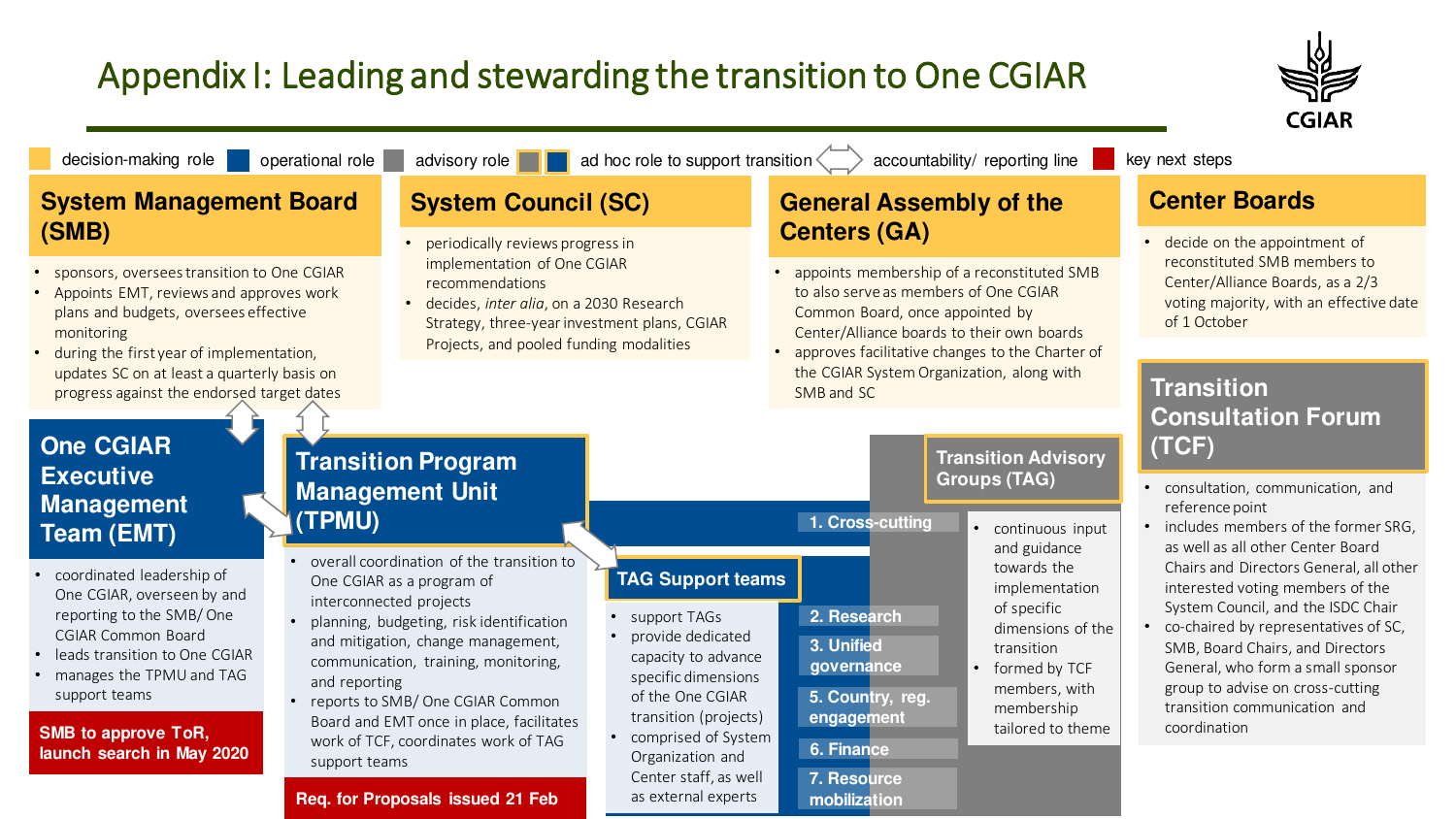# Appendix II: TAG membership and co-stewards



| <b>TAG</b>         | <b>TAG1</b>                                                                                                                                                                                                                                                                                        | TAG <sub>2</sub>                                                                                                                                                                                                                                                                                                                                                                      | TAG3                                                                                                                                                      | TAG5                                                                                                                                                                                                                                                                          | TAG6                                                                                                                           | <b>TAG7</b>                                                                                                                                                                   |
|--------------------|----------------------------------------------------------------------------------------------------------------------------------------------------------------------------------------------------------------------------------------------------------------------------------------------------|---------------------------------------------------------------------------------------------------------------------------------------------------------------------------------------------------------------------------------------------------------------------------------------------------------------------------------------------------------------------------------------|-----------------------------------------------------------------------------------------------------------------------------------------------------------|-------------------------------------------------------------------------------------------------------------------------------------------------------------------------------------------------------------------------------------------------------------------------------|--------------------------------------------------------------------------------------------------------------------------------|-------------------------------------------------------------------------------------------------------------------------------------------------------------------------------|
| Convener(s)        | Ferroni, Marco                                                                                                                                                                                                                                                                                     | Kropff, Martin<br>Wood, Mellissa                                                                                                                                                                                                                                                                                                                                                      | Wild, Hilary                                                                                                                                              | Restrepo, Juan-Lucas                                                                                                                                                                                                                                                          | Andrews, Nancy                                                                                                                 | Self, Rinn                                                                                                                                                                    |
| Members/<br>Guests | Andrews, Nancy<br>Birrell, Nicole<br>Bounjoua, Saad<br>Cavalieri, Tony<br>Grainger-Jones, Elwyn<br>Johnstone, Gareth<br>Kropff, Martin<br>Marton-Lefèvre, Julia<br>Restrepo, Juan-Lucas<br>Self, Rinn<br>Smith, Jimmy<br>Smith, Allison<br>Van Heerden, Clarissa<br>Wild, Hilary<br>Wood, Mellissa | Abousabaa, Aly<br>Bernhardt, Michel<br>Bertram, Rob<br>Faure, Guy<br>Hubert, Bernard<br>Jallow, Isatou<br>Kramer-LeBlanc, Carole<br>Meinke, Holger<br>Morell, Matthew<br>Nasi, Robert<br>Ndirpaya, Yarama<br>Ortiz, Oscar<br>Philipps, Michael<br>Pinto, Yvonne<br>Sadoff, Claudia<br>Swinnen, Jo<br>Thevasagayam, Samuel<br>Tollervey, Alan<br>van Ijssel, Wijnand<br>Wells, Barbara | Birdsall, Nancy<br>Cackler, Mark<br>Falvey, Lindsay<br>Johnson, Alexandra<br>Lenton, Roberto<br>Ngongi, Amos Namanga<br>Nwanze, Kanayo<br>Potter, Stephen | Abubakar, Yusuf<br>Byerlee, Derek<br>Diaz Luengas, Jorge<br>Mario<br>Evéquoz, Michel<br>Johnson, Alexandra<br>Machado, Pedro<br>Ndirpaya, Yarama<br>Nigussie, Mandefro<br>Nteranya, Sanginga<br>Roy-Macauley, Harold<br>Selvaraju Ramasamy<br>Sereme, Paco<br>Tollervey, Alan | Ash, Andrew<br>Bernhardt, Michel<br>Birrell, Nicole<br>Godfrey, Jim<br>Van Gilst, Daniel<br>Wadsworth, Jonathan<br>Witte, Eric | Biddle, Julianne<br>Cooke, Rodney<br>Ghezae, Nighisty<br>Guertin, Michelle<br>Hughes, Jackie<br>Kropff, Martin<br>Smith, Jimmy<br>Van der Bliek, Julie<br>Wadsworth, Jonathan |
| Co-stewards        | Kommerell, Victor<br>Sundstrom, Roland                                                                                                                                                                                                                                                             | Rajasekharan, Maya<br>Vermeulen, Sonja                                                                                                                                                                                                                                                                                                                                                | Tan, Renei<br>Bennett, Karmen                                                                                                                             | Manning-Thomas,<br>Nadia<br>Randolph, Tom                                                                                                                                                                                                                                     | Craig, Jamie<br>Niyogi, Syon                                                                                                   | Zandstra, André<br>Turilli, Pietro 35                                                                                                                                         |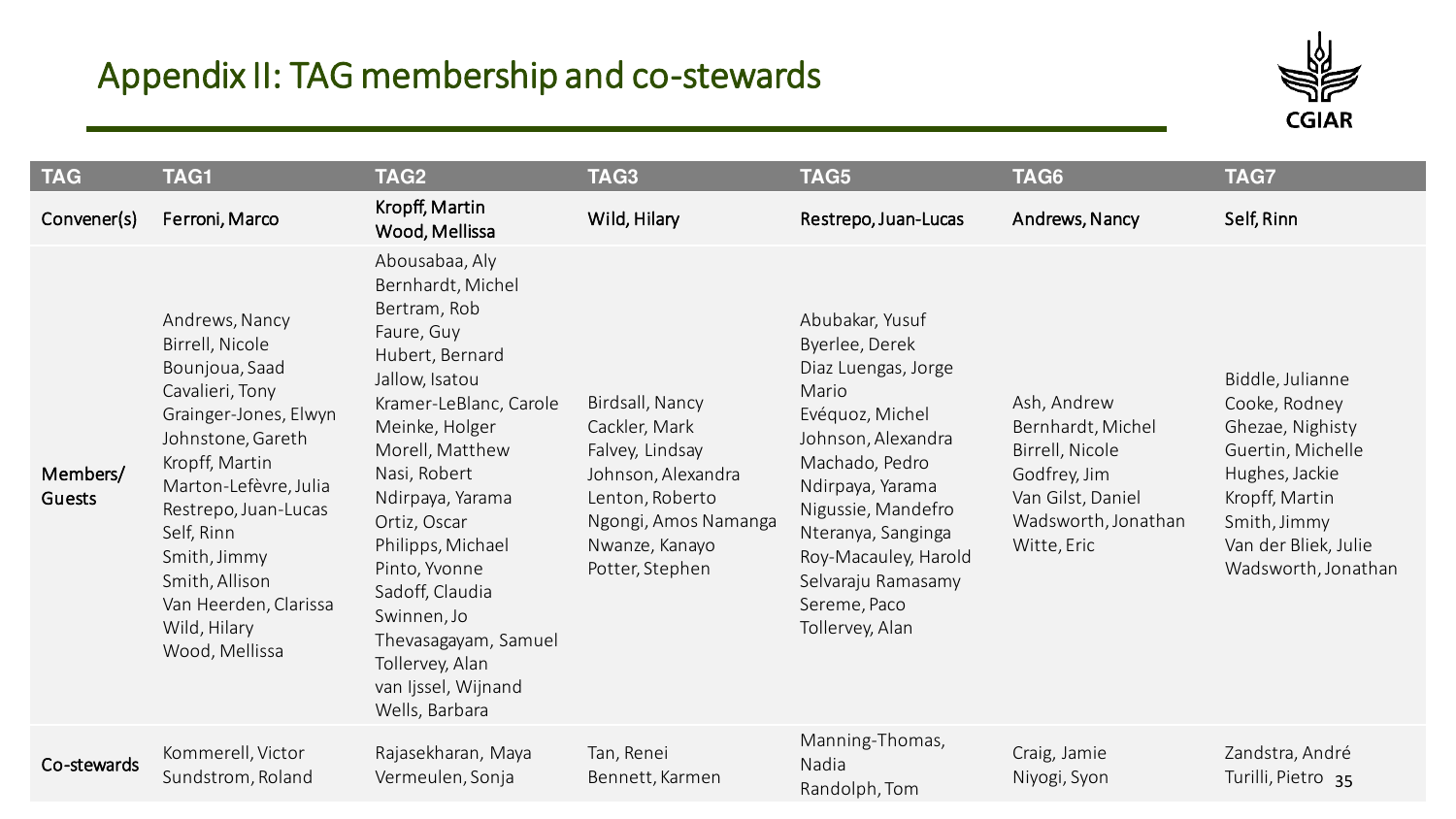

*(As adopted based on TAG1 and TCF input and shared through the [30 March Newsletter.](https://storage.googleapis.com/cgiarorg/2020/03/TCF-Co-Chairs-Message-3rd-edition-March-2020.pdf))*

### In our capacity as members of the CGIAR Transition Consultation Forum (TCF) and Transition Advisory Groups (TAGs), we will:

- Act with honesty, integrity, openness, transparency and commitment in the furtherance of One CGIAR
- Treat each other with dignity and respect
- Collaborate with each other across institutional boundaries
- Promote evidence-based decision making, while acknowledging and accepting there are legitimate differences of values, perspectives, and experiences
- Act with urgency and support conclusions and decisions that have been reached through meaningful, inclusive consultations
- Share information with each other, and –unless otherwise agreed –with other stakeholders within our respective networks, constituencies, and organizations, acting as spokespersons of the transition to One CGIAR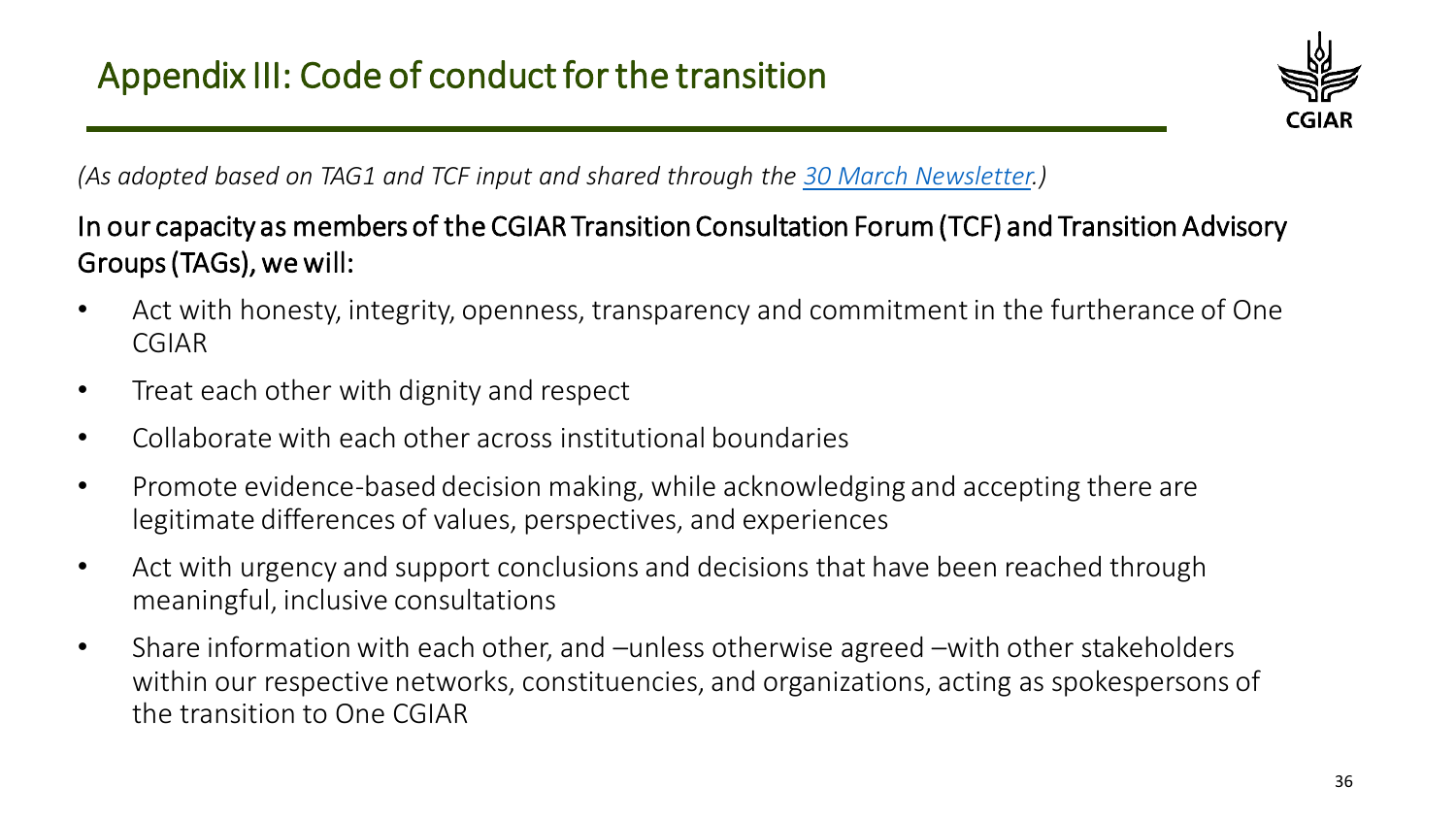

- <https://www.cgiar.org/how-we-work/strategy/transition-consultation-forum/>
- [SRG Recommendations as endorsed by the System Council](https://storage.googleapis.com/cgiarorg/2019/11/SC9-02_SRG-Recommendations-OneCGIAR.pdf)
- [Presentation delivered by SRG Co-Chair to the System Council](https://storage.googleapis.com/cgiarorg/2019/11/Presentation_srg-recommendations-for-one-cgiar.pdf)
- Chair's Summary, 9th [Meeting of the CGIAR System Council](https://storage.googleapis.com/cgiarorg/2019/11/SC9-Chairs-Summary.pdf)
- [Message from the CGIAR System Council to CGIAR Staff](https://storage.googleapis.com/cgiarorg/2019/12/Message-for-CGIAR-One-CGIAR.pdf)
- Chair's Summary, 16<sup>th</sup> [Meeting of the CGIAR System Management Board](https://storage.googleapis.com/cgiarorg/2020/02/SMB16-10_ChairsSummary-Final.pdf)
- [Chair's Summary, Extraordinary General Assembly](https://storage.googleapis.com/cgiarorg/2019/12/Ex-GA_Co-ChairsSummary_Dec2019.pdf)
- [Initial Steps and Transition Support to One CGIAR: Version 3](https://storage.googleapis.com/cgiarorg/2020/01/SMB16-03a_Initial-Steps-and-Transition-Support-to-One-CGIAR-v3-WEBSITE.pdf)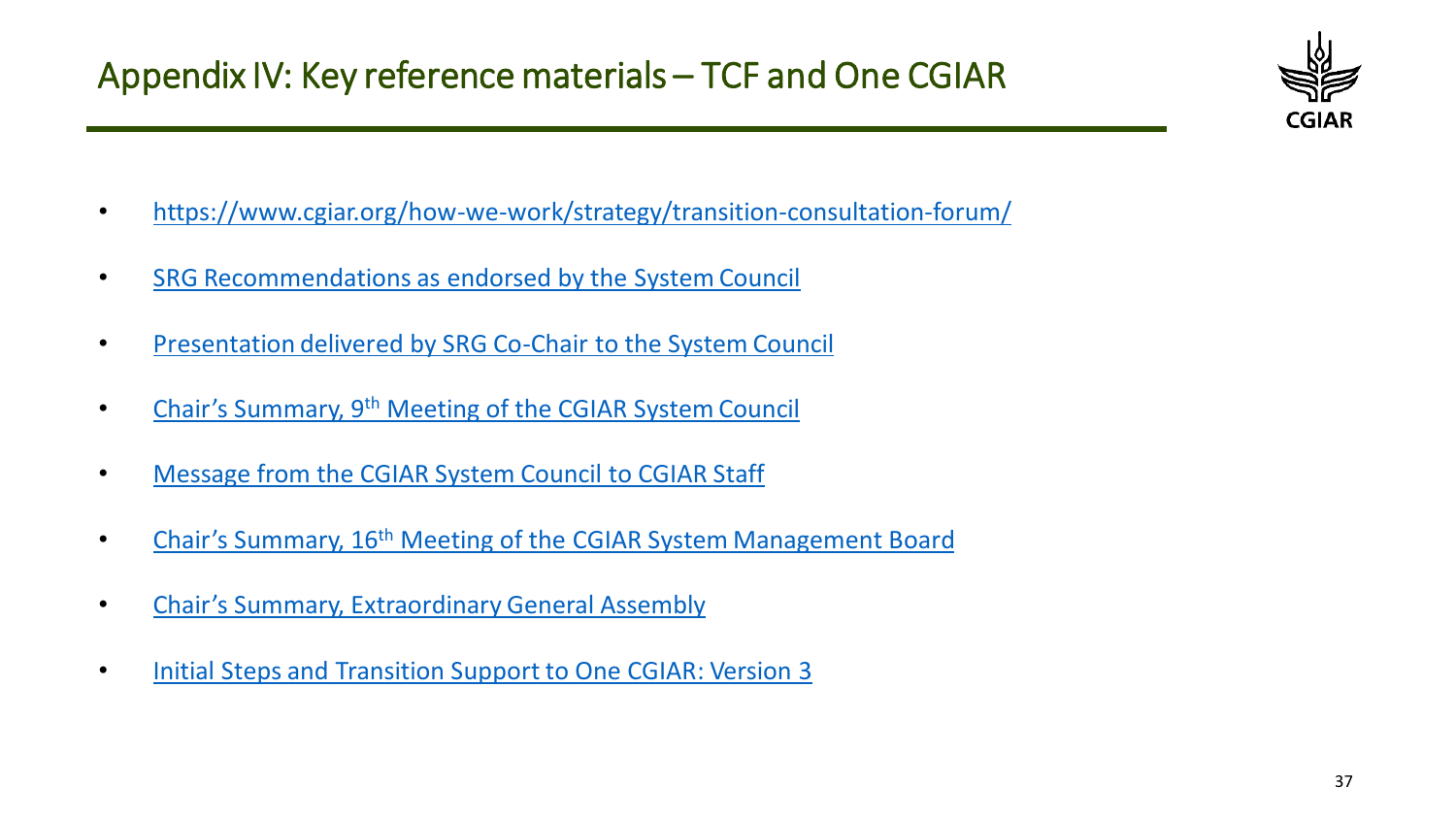

# Annex 1: Covid-19 Cross-System Risk register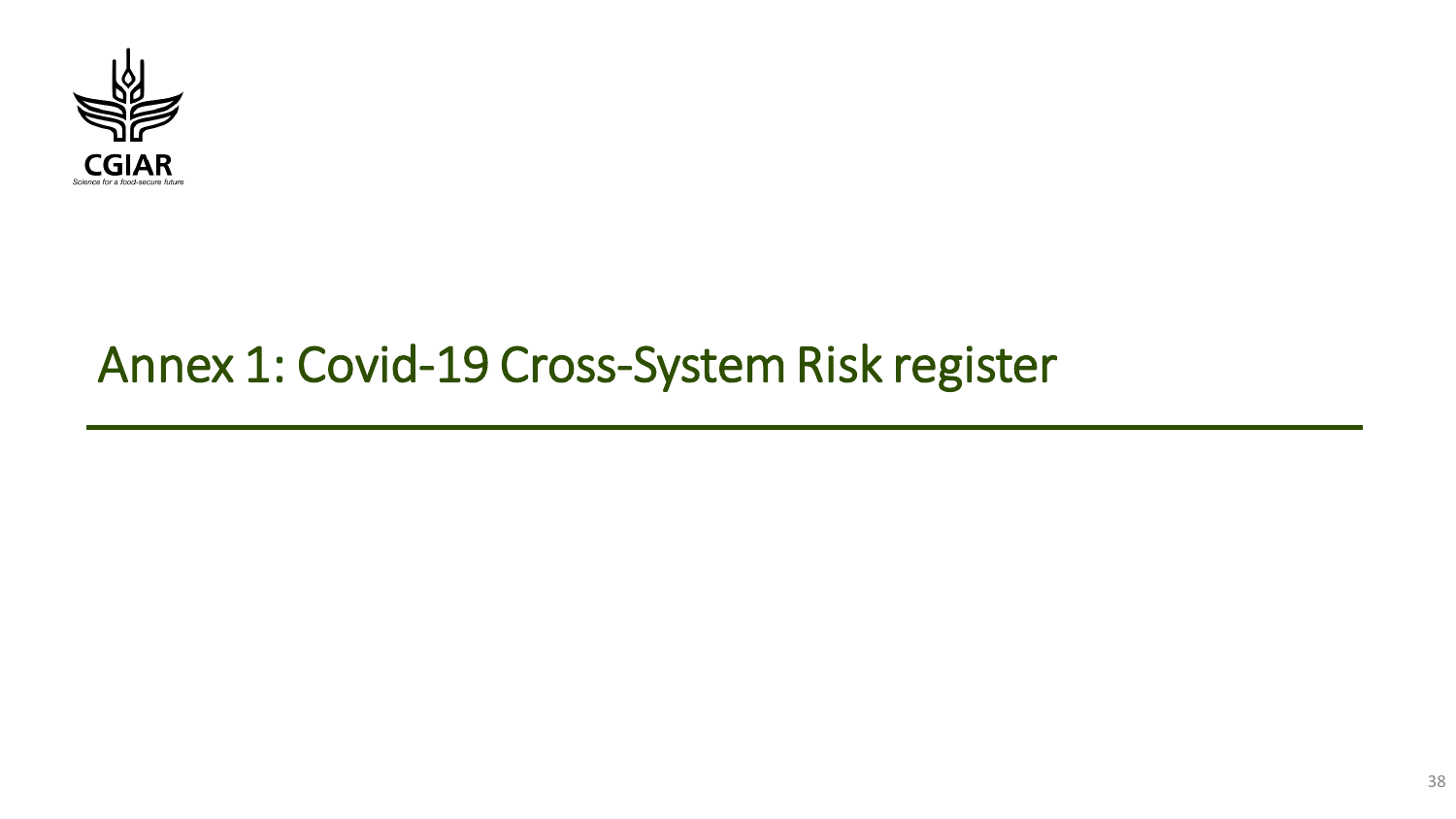

#### **Purpose**

- 1. Identify and monitor key CGIAR-wide risks due to Covid-19 and track overall status of planned actions
- 2. Provide visibility to Centers (Board Chairs and Directors General), SMB (and its Audit and Risk Committee), System Council (and its Assurance Oversight Committee) and other key groups (i.e. Center Audit Committee Chairs' Group; Internal Audit Community of Practice) as needed.

### **Operating modalities**

- Covid-19 risk register is presented and updated at weekly 1hr-calls with Covid-19 Focal Points ('FPs') and Risk Management Community of Practice ('CoP') members, and regular ED/DG calls. Information from the register is used to support discussions at a weekly call with the DGs.
- This risk register does not replace existing risk assessments maintained at individual entities. Nor does it require replication of information from such sources. It is updated through collective input provided by the FPs/Risk CoP members.
- Responsibility for accuracy of information lies with the FPs/Risk CoP members and should be done in coordination with the owners of actions/risks.

#### **Moving forward**

Ensure that short, medium and long-term risks are adequately captured, understood and actioned, including risks and opportunities in relation to One CGIAR.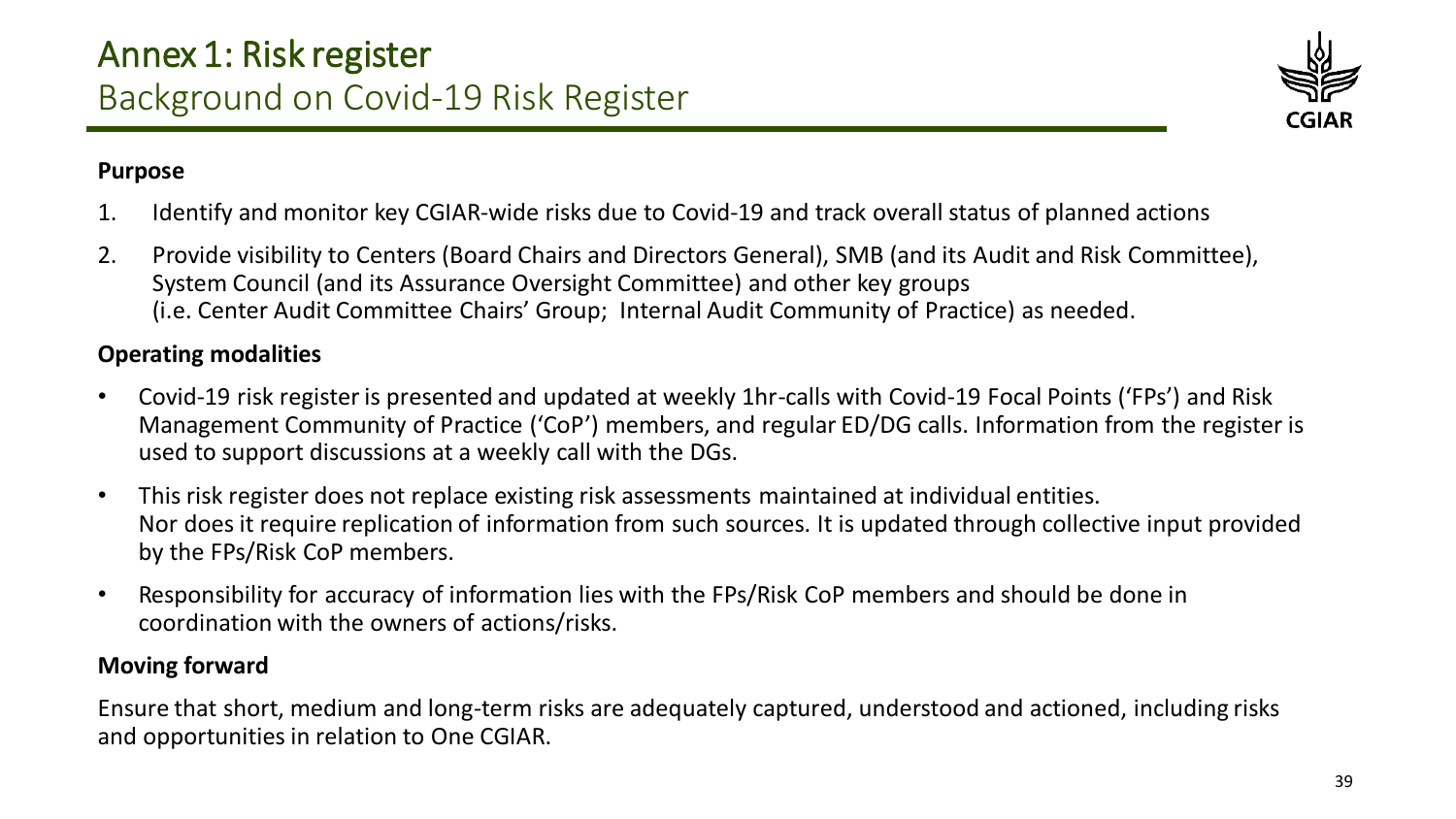# Annex 1: Risk register: Financial Stability risk planning scenarios



- **Optimistic scenario**  business returns to pre-social distancing modality by July 1. Minimal disruption to health of Center staff and partners. Global economy and supply chains quickly revert to previous state and global food crisis averted. Centers able to quickly implement activities and catch up on delays encountered. For 2020, total planned expenditures on supplies, services and collaboration able to achieve 85% of original budgets. Travel and workshop spending able to achieve 40% of original budgets. Research/Program personnel have 10% of unallocated time that is not chargeable to funders.
- **Recovery scenario**  heavy disruption lasts into late 2020, at which point there is a rapid recovery of the global economy and supply chains. Centers experience delays during the 'down' period, but no extended impairment to their assets or ability to re-start program delivery. For 2020, total planned expenditures on supplies, services and collaboration able to achieve 60% of original budgets. Travel and workshop spending able to achieve 25% of original budgets. Research/Program personnel have 30% of unallocated time that is not chargeable to funders.
- **Extended Disruption scenario**  not just weathering a storm, but also a change in the landscape. Heavy disruption continues into 2021. Global financial recession/depression deep enough to create profound second round impacts including on banking liquidity, continued social distancing and deep spread in developing countries leading to multiple resulting crises – e.g. a food crisis resulting from disruption to food markets. Would likely lead to a need for restructuring of staffing across the System, although that has not been built into financial models presented. For 2020, total planned expenditures on supplies, services and collaboration able to achieve 50% of original budgets. Travel and workshop spending able to achieve 10% of original budgets. Research/Program personnel have 50% of unallocated time that is not chargeable to funders.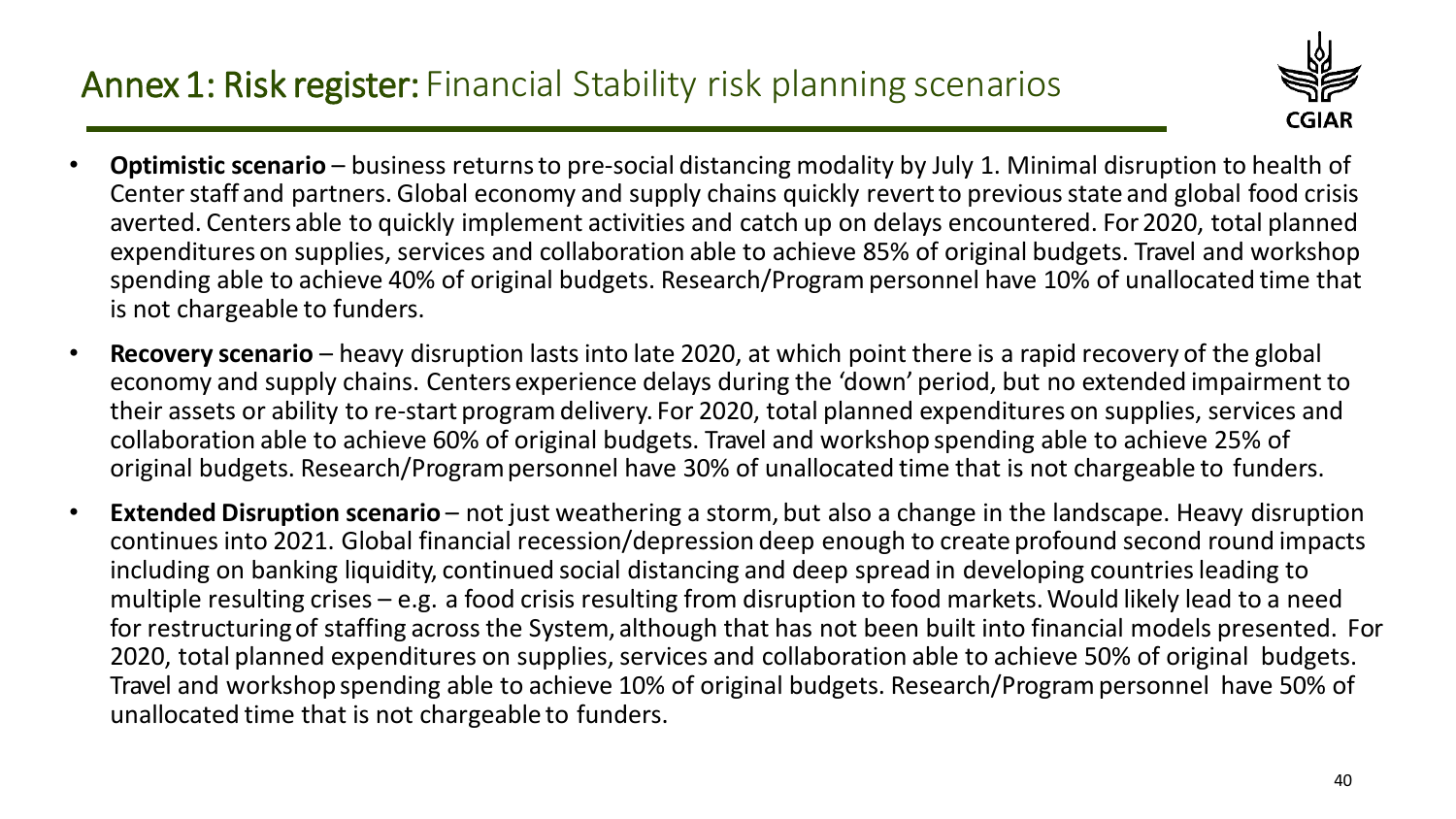## Annex 1: Risk register Covid-19 system-wide risk register – key elements (1)



| Area             | No.                       | <b>Risks</b>                                                                                                                                                                                                                                                                                     |
|------------------|---------------------------|--------------------------------------------------------------------------------------------------------------------------------------------------------------------------------------------------------------------------------------------------------------------------------------------------|
|                  |                           | Loss of capacity due to staff not being available - including burn-out risk (additional workload, coutry lockdown, tighter restrictions for certain<br>age groups in some countries may be implemented, mental stress/panic, due to affected family members or impacted services, illness/death) |
|                  | $\mathbf{2}^{\mathsf{I}}$ | Staff productivity (caring for affected family members, reliance on technology/internet)                                                                                                                                                                                                         |
|                  | $\mathbf{3}$              | Potential mandatory time /personnel reductions may result in loss of key expertise                                                                                                                                                                                                               |
|                  | $\overline{4}$            | Legal/regulatory (non-compliance, uncertain status of staff that cannot work from home -challenges with pay or other matters)                                                                                                                                                                    |
| People           | 5                         | Staff being stranded when travelling as rapid travel restrictions imposed                                                                                                                                                                                                                        |
|                  | 6                         | Insurance risk i) ability of staff to pay (related to bank closures) ii) medical coverage while not working on premises or medical limit                                                                                                                                                         |
|                  |                           | Capacity limitation for ISOS to evacuate people (staff and/or families) diagnosed with Covid-19 or countries restrictions, or issues returning<br>(self-quarantine)                                                                                                                              |
|                  | 8                         | Inability to effect payment to employees (and/or inability of employees to withdraw money due to limits imposed)                                                                                                                                                                                 |
|                  | 9                         | Short and/or longer-term reductions in funding threatens the capacity of CGIAR system to conduct critical research and the long-term viability<br>of Centers/Alliances                                                                                                                           |
|                  | 10                        | Inability to deliver on Research Program commitments                                                                                                                                                                                                                                             |
| <b>Strategic</b> | 11                        | One CGIAR transition timeline, budget, and decision making - differential impacts on time and focus availability, and resourcing risks                                                                                                                                                           |
|                  | 12                        | Increased risk of social unrest/law and order breakdown                                                                                                                                                                                                                                          |
|                  | 13                        | Ineffective Board (Center/Alliance Boards + SMB) and SC oversight (inability to hold in-person meetings, sickness)                                                                                                                                                                               |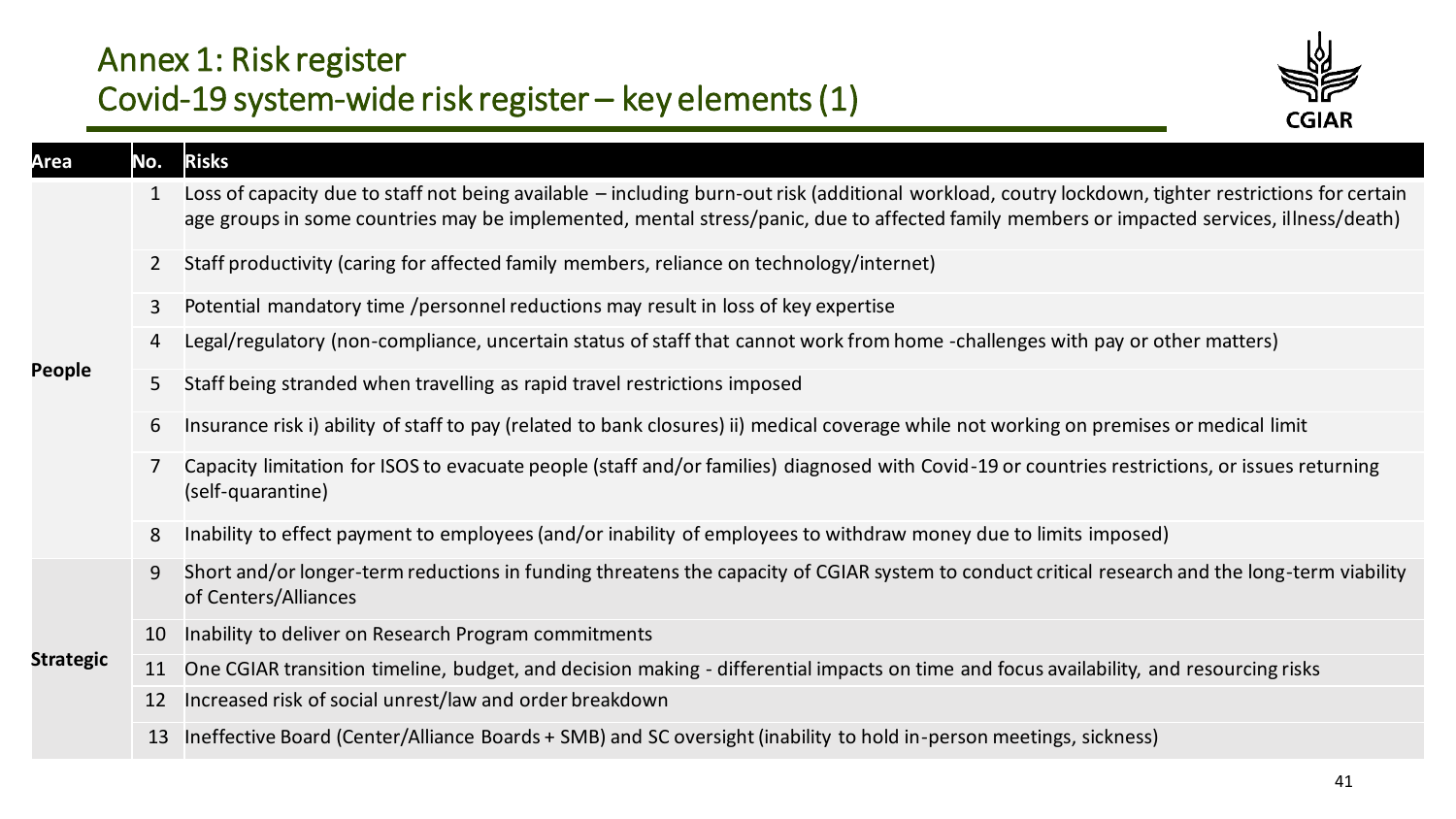# Annex 1: Risk register Covid-19 system-wide risk register – key elements (2)



 $\overline{a}$ 

| Area               |           | No. Risks                                                                                                                                                                                                                                                      |
|--------------------|-----------|----------------------------------------------------------------------------------------------------------------------------------------------------------------------------------------------------------------------------------------------------------------|
| <b>Operational</b> |           | 14 Travel, events and meetings disruption                                                                                                                                                                                                                      |
|                    |           | 15 Supply chain or procurement disruption (delays, shortages or inability to pay)                                                                                                                                                                              |
|                    |           | 16 Field and lab experiments cannot be performed                                                                                                                                                                                                               |
|                    | 17        | Full shutdown by government (applied to local staff, critical to maintain infrastructure and avoid big losses)                                                                                                                                                 |
|                    | 18        | Lack of plans to maintain assets at a state to quickly re-start CGIAR operations and activities after crisis is over                                                                                                                                           |
|                    | 19        | Inaccessibility of genebanks leading to loss of accessions, inability to distribute germplasm and impact on planting                                                                                                                                           |
| <b>Financial</b>   | <b>20</b> | Cash-flow/liquidity implications                                                                                                                                                                                                                               |
|                    | 21        | Cost increases - unforeseen exceptional expenses that may incur. Donors may not be receptive                                                                                                                                                                   |
|                    | 22        | Reduced ability to spend project funds and recover costs significantly affects Centers'/Alliances' budgets, cash, liquidity and reserves, hence<br>short/medium-term viability                                                                                 |
|                    | 23        | Centers' reserves and balancing fund capital erosion (FX and interest rates impact)                                                                                                                                                                            |
|                    | 24        | Global Financial crisis (recession / depression) leading to partner bank collapse and loss of assets                                                                                                                                                           |
|                    | 25        | Increased cyber risk (phishing / financial / data / deceiving campaigns)                                                                                                                                                                                       |
|                    |           | 26 Increased fraud risk                                                                                                                                                                                                                                        |
|                    | 27        | Information about COVID-19, decisions made, and potential impact on funding, projects and staff come too late; misinformed perceptions and<br>rumours circulate throughout CGIAR, projects are not implemented or delayed, staff and partners' morale declines |
|                    |           | 28 Risk of non-compliace (financial, ethics, regulatory)                                                                                                                                                                                                       |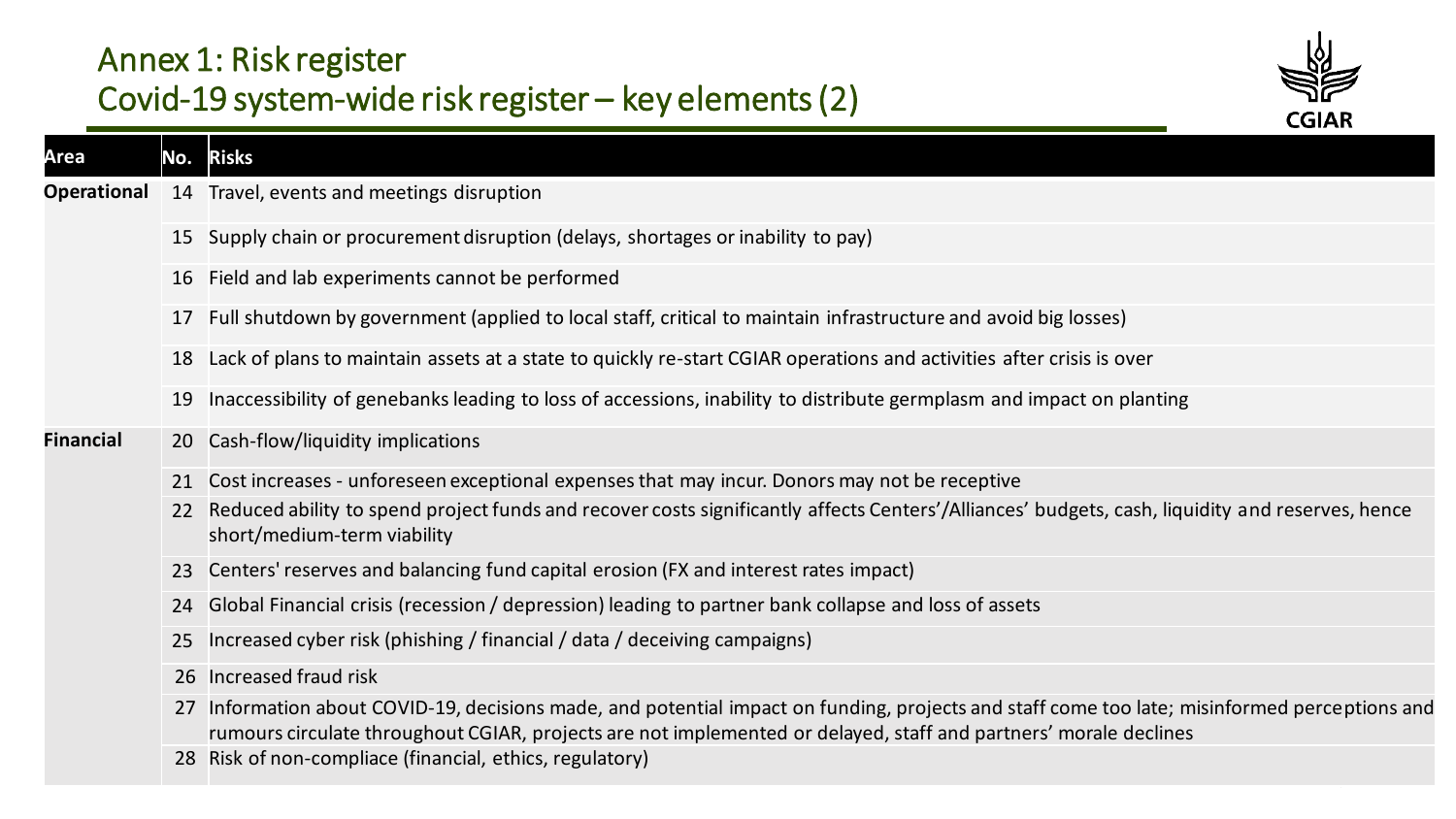# People: Risk register zoom-in (1)



| <b>No</b> | <b>Risks</b>                                                                                                                                                                                                                                                        | Mitigating instruments + actions (completed and planned)                                                                                                                                                                                                                                                                                                                                                                                                                                                                                                                                                                                                                        |
|-----------|---------------------------------------------------------------------------------------------------------------------------------------------------------------------------------------------------------------------------------------------------------------------|---------------------------------------------------------------------------------------------------------------------------------------------------------------------------------------------------------------------------------------------------------------------------------------------------------------------------------------------------------------------------------------------------------------------------------------------------------------------------------------------------------------------------------------------------------------------------------------------------------------------------------------------------------------------------------|
|           | Loss of capacity due to staff not being available<br>(including burn-out risk, country lockdown,<br>tighter restrictions for certain age groups in<br>some countries, mental stress/panic due to<br>affected family members or impacted services,<br>illness/death) | Explore and establish new ways of working (i.e. teleworking)<br>• Use flexible contractual arrangement to hire required back-up capacity/expertise<br>• Covid-19 Focal Point / Risk CoP network across Centers and System Organization ('SO') in place<br>• Health care advisories and guidelines, including on self-quarantine and working from home, based on authoritative<br>sources<br>• Working-from-home GDI toolkit for CGIAR People's Leaders<br>• System-wide Wellness toolkit, including planned Wellness Webinars.<br>Enhance the System's capacity to provide counselling and other support services to staff                                                      |
| 2         | Staff productivity (caring for affected family<br>members, reliance on technology/internet)                                                                                                                                                                         | • Focal points with SO support create a team space to share ongoing guidance provided by Centers/SO to staff<br>• Focal points with SO support develop a note to share best-practice examples across the system and with DGs/ED (shared<br>library)<br>• Actions to maintain contact with and support people who self-quarantine (i.e. buddy system or other guideline)                                                                                                                                                                                                                                                                                                         |
| 3         | Potential mandatory time /personnel<br>reductions may result in loss of key expertise                                                                                                                                                                               | • Financial risk management actions undertaken<br>• Test out more quantified scenario planning on Research Programs impact<br>• Consider long term implications of scientists not returning and try to balance short-term implications with funders, to<br>manage impact in the longer term.<br>Explore alternatives before redundancies (annual leave, part-time, leave without pay with some benefits)<br>Retention plan based on competitive advantage<br>• Understand complex legal environment and ensure that additional rules by government on treatment of employees during<br>Covid-19 crisis) are understood/monitored<br>Ensure effective communication is happening |
| 4         | Legal/regulatory (non-compliance, uncertain<br>status of staff that cannot work from home -<br>challenges with pay or other matters)                                                                                                                                | • Focal points with SO support to identify potential areas of non-compliance<br>Exceptional measures to support people that cannot work from home (field, lab and other roles).                                                                                                                                                                                                                                                                                                                                                                                                                                                                                                 |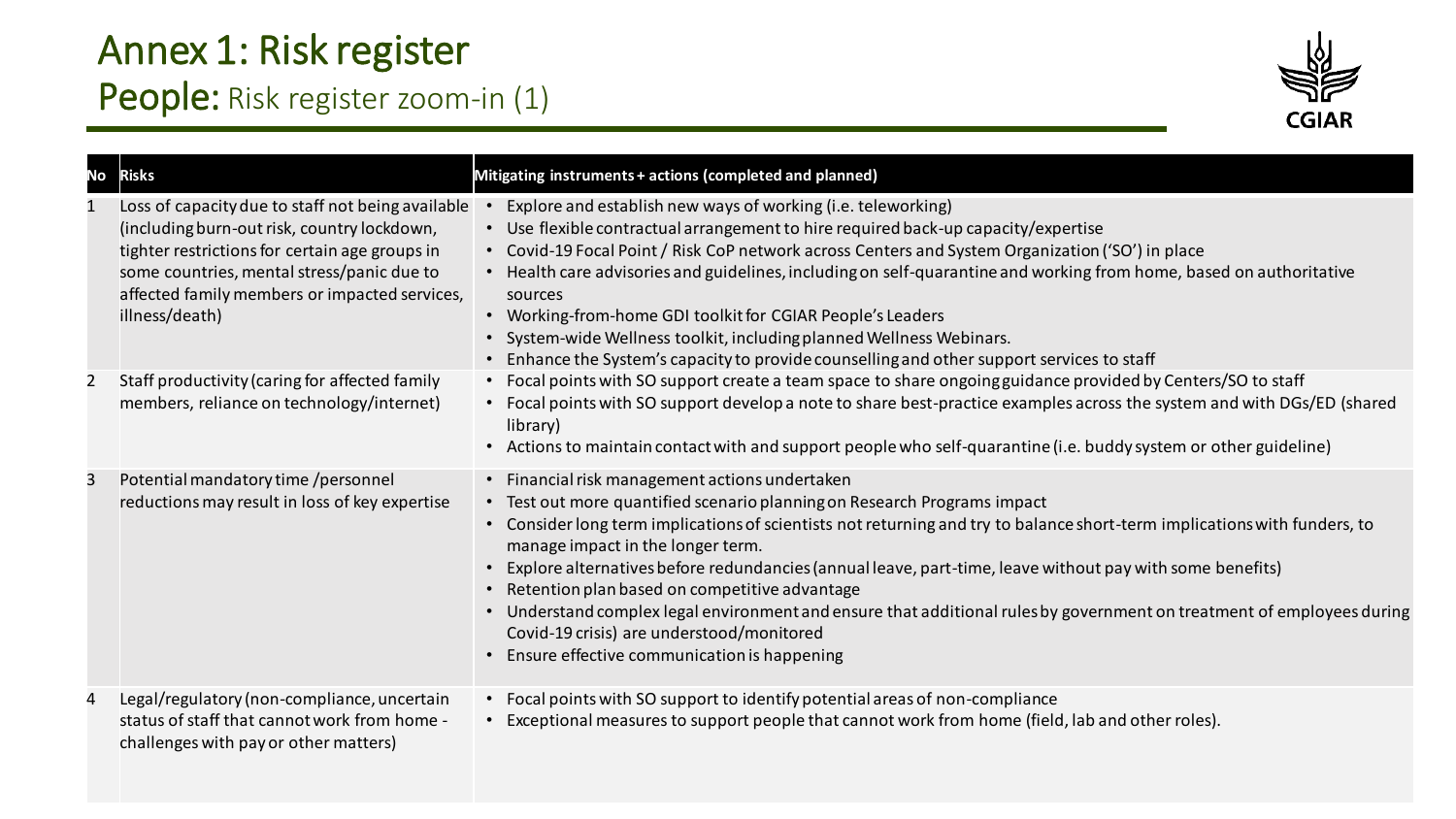# People: Risk register zoom-in (2)



| No | <b>Risks</b>                                                                                                                                                              | Mitigating instruments + actions (completed and planned)                                                                                                                                                                                                                                                                                                                                                                                                                                                                                                                                                                                           |
|----|---------------------------------------------------------------------------------------------------------------------------------------------------------------------------|----------------------------------------------------------------------------------------------------------------------------------------------------------------------------------------------------------------------------------------------------------------------------------------------------------------------------------------------------------------------------------------------------------------------------------------------------------------------------------------------------------------------------------------------------------------------------------------------------------------------------------------------------|
| 5  | Staff being stranded when travelling as rapid<br>travel restrictions imposed                                                                                              | • International SOS support in place<br>• Focal points network with HR COP assess in-country arrangements between Centers-e.g. hosted staff or staff<br>stranded because of travel restrictions - and advise any additional measures (e.g. identification of in-country Covid-<br>19 focal points, rapid temporary hosting for stranded staff, repatriation decision making / common approach (i.e.<br>post how many staff are still out on mission and how many stranded)<br>• Tracking system put in place<br>• Using intelligence around local Centers who may be able to help<br>• Engage with governments of hosting countries (i.e. waivers) |
| 6  | Insurance risk i) ability of staff to pay (related<br>to bank closures) ii) medical coverage while<br>not working on premises or medical limit                            | • Self-insurance nature of AIARC - AIARC self stress-testing<br>• Communication with insurance company<br>• Clarify medical coverage while not working on premises and look at options to extend coverage (accidents,<br>disability), and negotiate additional costs<br>Local insurance coverages under review by Centers/Alliances                                                                                                                                                                                                                                                                                                                |
| 7  | Capacity limitation for ISOS to evacuate<br>people (staff and/or families) diagnosed with<br>Covid-19 or countries restrictions, or issues<br>returning (self-quarantine) | ISOS communicated that capacity limitations may be imposed to them<br>• Take this consideration into repatriation<br>• Provide repatriation or staff relocation guidance<br>• Mapping of system-wide staff distribution by country against capacity/quality of health care systems                                                                                                                                                                                                                                                                                                                                                                 |
| 8  | Inability to effect payment to employees                                                                                                                                  | Adjustments to payments methods in advance as needed (i.e. bank account instead of cheque)<br>Review whether banks we work with have BCPs                                                                                                                                                                                                                                                                                                                                                                                                                                                                                                          |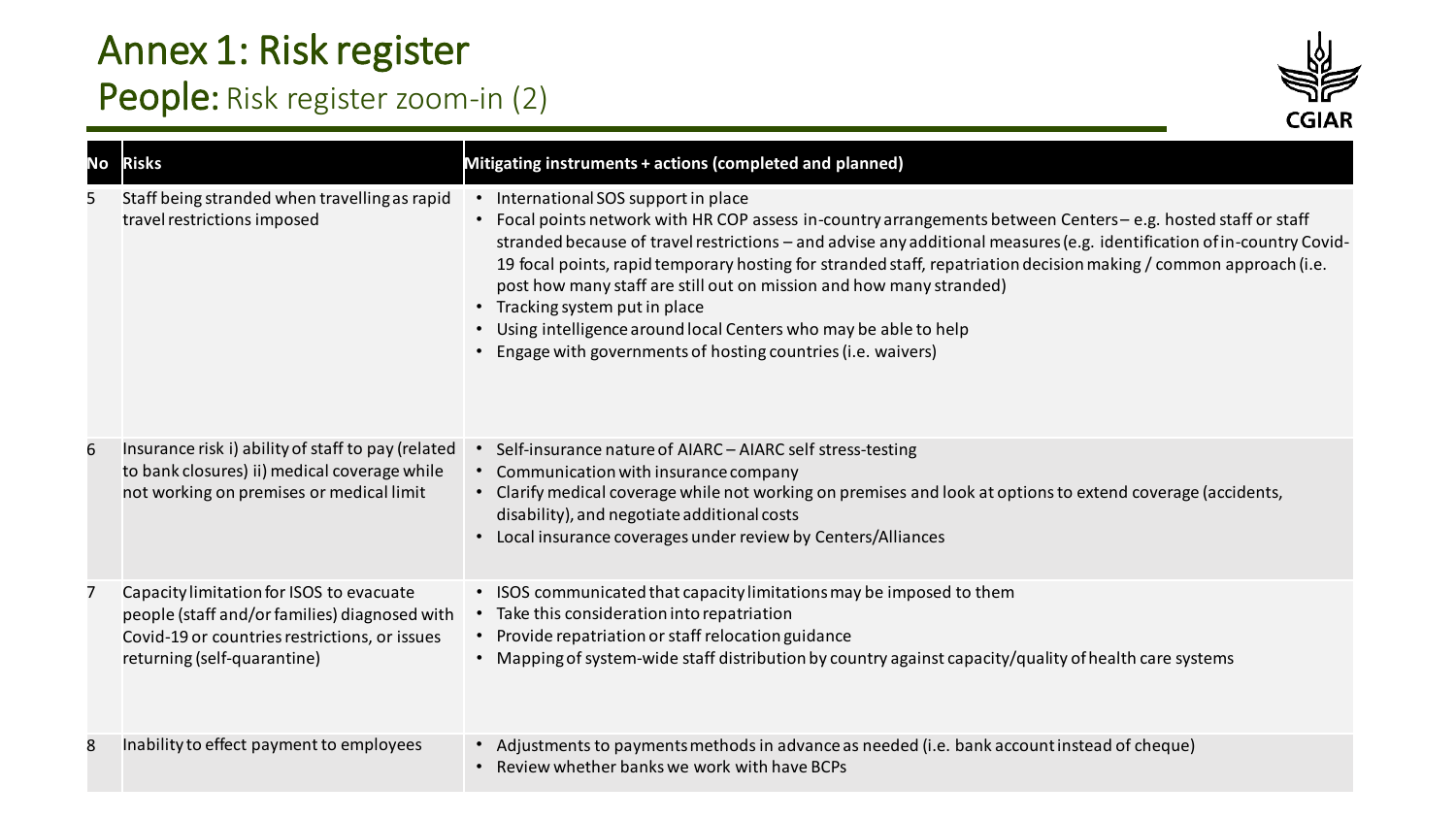# Financial: Risk register zoom-in



| No | <b>Risks</b>                                                                                                                      | Mitigating instruments + actions (completed and planned)                                                                                                                                                                                                                                                                                                                                                                           |
|----|-----------------------------------------------------------------------------------------------------------------------------------|------------------------------------------------------------------------------------------------------------------------------------------------------------------------------------------------------------------------------------------------------------------------------------------------------------------------------------------------------------------------------------------------------------------------------------|
| 20 | Cash-flow/liquidity implications                                                                                                  | • Coordinated communication with Funders/SC (including potential future discussions on cash-flow implications,<br>project management)<br>• Close monitoring of Center cash-flow/liquidity implications - this will require active participation and collaboration of<br>Finance teams across the System to track and share information on cash flows, liquidity, cost recoveries, projected<br>results and other qualitative risks |
| 21 | Cost increases - unforeseen exceptional expenses<br>that may incur. Funders may not be receptive                                  | Active participation and collaboration of Finance teams across the System to track and share information on cash<br>flows, liquidity, cost recoveries, projected results and other qualitative risks<br>Estimate exceptional expenses that may incur to do critical tasks (transport, labor, hygiene/sanitation)                                                                                                                   |
| 22 | Reduced ability to spend project funds and<br>recover costs significantly affects Centers'<br>budgets and ability to retain staff | • Test out more quantified scenario planning on Research Programs impact<br>• Active participation and collaboration of Finance teams across the System to track and share information on cash<br>flows, liquidity, cost recoveries, projected results and other qualitative risks                                                                                                                                                 |
| 23 | Center/Alliance reserves and balancing fund<br>capital erosion (stock market, FX and interest<br>rates impact)                    | • Active participation and collaboration of Finance teams across the System to track and share information on cash<br>flows, liquidity, cost recoveries, projected results and other qualitative risks                                                                                                                                                                                                                             |
| 24 | Global Financial crisis (recession / depression)<br>leading to partner bank collapse and loss of<br>assets                        | • Active participation and collaboration of Finance teams across the System to track and share information on cash<br>flows, liquidity, cost recoveries, projected results and other qualitative risks                                                                                                                                                                                                                             |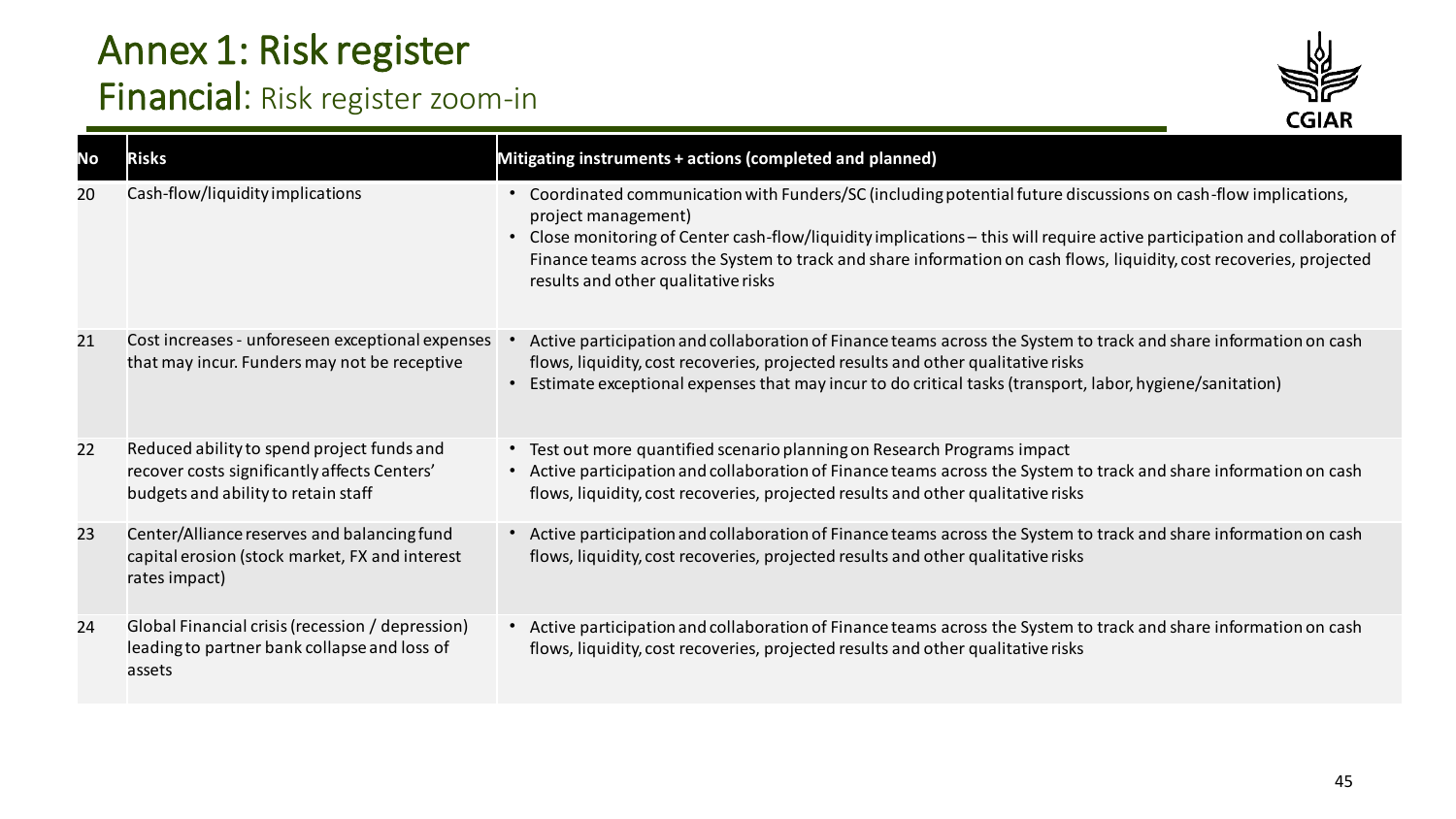# Financial: Risk register zoom-in



| No | <b>Risks</b>                                                                                                                                                                                                                                                                 | Mitigating instruments + actions (completed and planned)                                                                                                                                                                                                                                                                                                                                                                                                                                                                                                                                                                                                                                                                                                                                                                                                                                                                                                                                                                                                                                                                                                                                                                                                        |
|----|------------------------------------------------------------------------------------------------------------------------------------------------------------------------------------------------------------------------------------------------------------------------------|-----------------------------------------------------------------------------------------------------------------------------------------------------------------------------------------------------------------------------------------------------------------------------------------------------------------------------------------------------------------------------------------------------------------------------------------------------------------------------------------------------------------------------------------------------------------------------------------------------------------------------------------------------------------------------------------------------------------------------------------------------------------------------------------------------------------------------------------------------------------------------------------------------------------------------------------------------------------------------------------------------------------------------------------------------------------------------------------------------------------------------------------------------------------------------------------------------------------------------------------------------------------|
| 25 | / data/ deceiving campaigns)                                                                                                                                                                                                                                                 | Increased cyber risk (phishing/financial The ICT CoP meets every week to discuss actions and share learnings. Some priority actions identified are:<br>• Push more for the implementation of Multi-Factor Authentication at scale to control access to Office 365, ERP systems, on-<br>premise systems through VPNs, and other key cloud applications.<br>Coordinate the implementation of DMARC to prevent domain spoofing on the CGIAR Office 365 tenant.<br>$\bullet$<br>Implement minimum standards for security awareness (i.e. frequency of phishing campaigns, online security training for clickers<br>and new hires, automation).<br>• Provide a set of consistent security tips and resources for all CGIAR staff.<br>Identify a set of security indicators and start monitoring the security posture of CGIAR overtime.<br>$\bullet$<br>An Information Security Group has been formed. Membership includes some Center IT leaders and security experts. The group wil<br>provide recommendations and help drive security initiatives. In addition, we continue to drive the CGIAR Active Directory and<br>Office 365 security improvement plan created last year following a System-wide security assessment of our core services<br>infrastructure. |
| 26 | Increased fraud risk                                                                                                                                                                                                                                                         | Same processes followed while working from home and ensure that any deviations from established controls are assessed.<br>Additional controls mechanisms (moving faster with dual authentication, signing documents through DocuSign and other).                                                                                                                                                                                                                                                                                                                                                                                                                                                                                                                                                                                                                                                                                                                                                                                                                                                                                                                                                                                                                |
| 27 | Information about COVID-19, decisions<br>made, and potential impact on funding,<br>projects and staff come too late;<br>misinformed perceptions and rumors<br>circulate throughout CGIAR, projects are<br>not implemented or delayed, staff and<br>partners' morale declines | Special measures and safeguards clearly communicated or promoted<br>Center DGs are encouraged to coordinate with SO and make use of key messages and Q&A to customize and align their own<br>messages to staff, host country governments, partner governments and organizations, and bilateral Funders<br>• Centers are encouraged to share best practices                                                                                                                                                                                                                                                                                                                                                                                                                                                                                                                                                                                                                                                                                                                                                                                                                                                                                                      |
| 28 | Risk of non-compliance (financial,<br>ethics, regulatory)                                                                                                                                                                                                                    | Ethics compliance and responsibility taken into consideration when making key decisions on forced leave, benefits, or making<br>$\bullet$<br>payment to employees (even if not obliged by law) and responsibly without jeopardising life of organisation.<br>• Understand legal obligations, follow (changing) local laws and directives<br>Financial compliance: Same processes followed while working from home and ensure that any deviations from established<br>controls are assessed. Assess whether controls suitable for homeworking environment.                                                                                                                                                                                                                                                                                                                                                                                                                                                                                                                                                                                                                                                                                                       |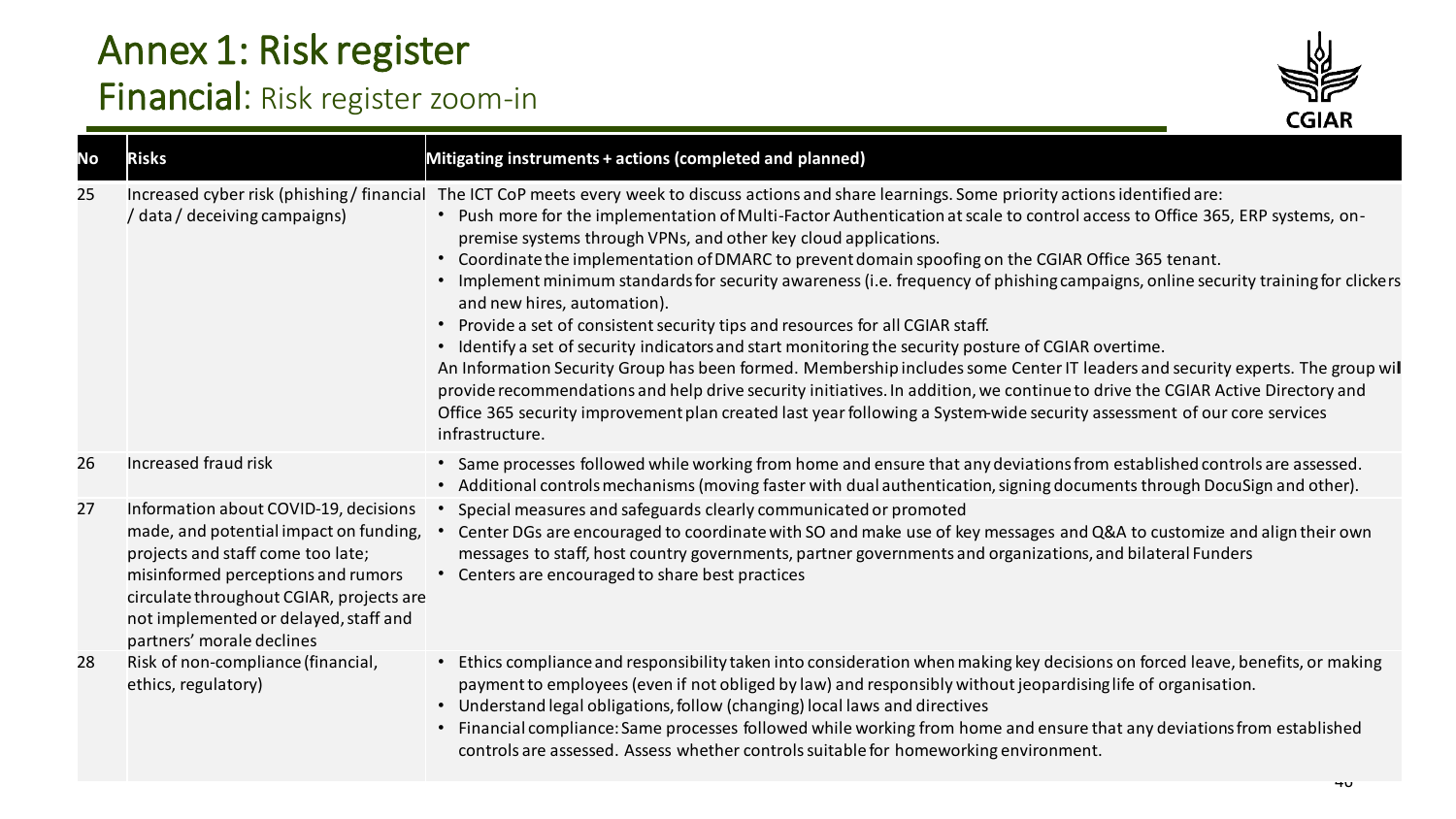# Annex 1: Risk register Strategic (Funding): Risk register zoom-in



| No | <b>Risks</b>                                                                                                                                                                       | Mitigating instruments + actions (completed and planned)                                                                                                                                                                                                                                                                                                                                                                                                                                                                                                                                                                                                                                                                                                                                                                                                                                                                                                                     |
|----|------------------------------------------------------------------------------------------------------------------------------------------------------------------------------------|------------------------------------------------------------------------------------------------------------------------------------------------------------------------------------------------------------------------------------------------------------------------------------------------------------------------------------------------------------------------------------------------------------------------------------------------------------------------------------------------------------------------------------------------------------------------------------------------------------------------------------------------------------------------------------------------------------------------------------------------------------------------------------------------------------------------------------------------------------------------------------------------------------------------------------------------------------------------------|
| 9  | Short and/or longer-term<br>reductions in funding threatens<br>the capacity of CGIAR system to<br>conduct critical research and the<br>long-term viability of<br>Centers/Alliances | System-level financial scenario planning and communication with Funders<br>Developing risk assessment for long-term impacts to ODA funding<br>Funder calls on 2020-2021 FINPLAN commitments. Funder calls are scheduled to enable<br>two-way communication, to collect data and information, and to try to secure commitments for 2020 and 2021<br>Funder update and risk assessment initiated by Funder and External Relations Unit, SO, on key risks and uncertainties by Covid-19<br>- calls completed with i) Heads of RM and ii) key Funders, and 3) learnings from other crises<br>Resource Mobilization Community of Practice serves as platform to share Funder directives, instructions and messages related to<br>CGIAR operations, budgets and management of Covid-19 crisis<br>Business development team at entities reaches out to bilateral donors<br>(explore alternatives to original research projects to offer support to the communities we are serving). |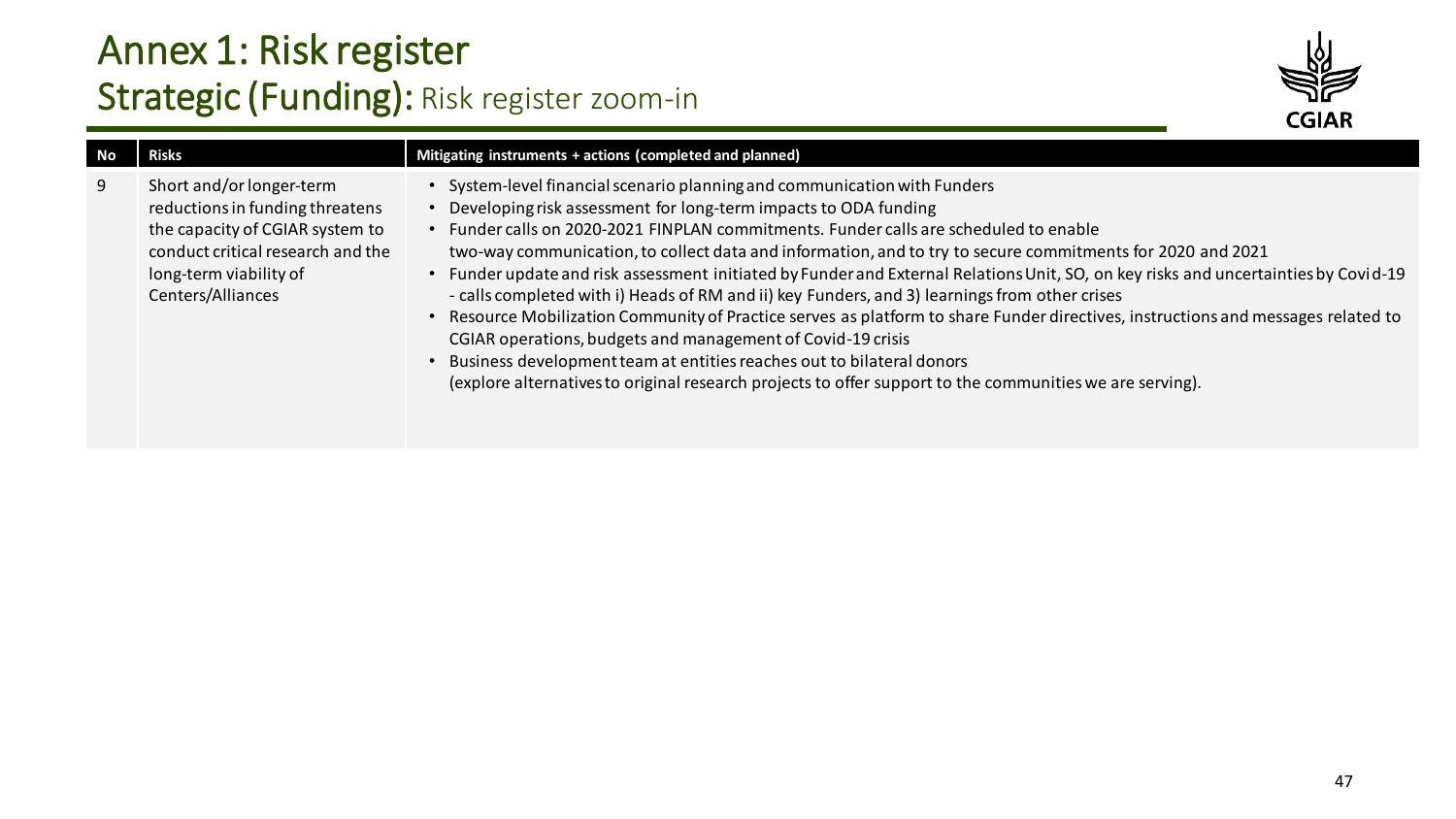# Annex 1: Risk register Strategic (One CGIAR implementation): Risk register zoom-in



#### 11 One CGIAR transition timeline, budget, and decision making differential impacts on time and focus availability, and resourcing risks

#### **No Risks Mitigating instruments + actions (completed and planned)**

- The institutional architecture to advise and support the transition is largely in place in line with SMB decisions and will contribute towards a concerted approach to risk management: the TCF and TAGs have been operational since February, TAG co-stewards have been identified, and a selection process is underway to have an operational Transition Program Management Unit ('TPMU') in place in May.
- The TCF, TAGs and support teams have begun to assess the risk of Covid-19 to the One CGIAR transition and will continue to do so on an ongoing basis as part of a dynamic approach to identifying and managing implementation risks and opportunities.
- The number and frequency of TAG and TCF interactions is kept under active review to accommodate competing priorities for Center leadership.
- In lieu of a previously planned in-person meeting in March, all TAGs reported back to the TCF virtually in 14—17 April.
- In transition areas that require deeper integration across the CGIAR System, and more significant contributions from Center staff, such as policies and services, most work can wait until a unified governance structure and Executive Management Team have been established later this year.
- In priority areas for 2020 including unified governance, a One CGIAR Executive Management Team, and a high-level 2030 Research Strategy work remains on track to the timelines established in February.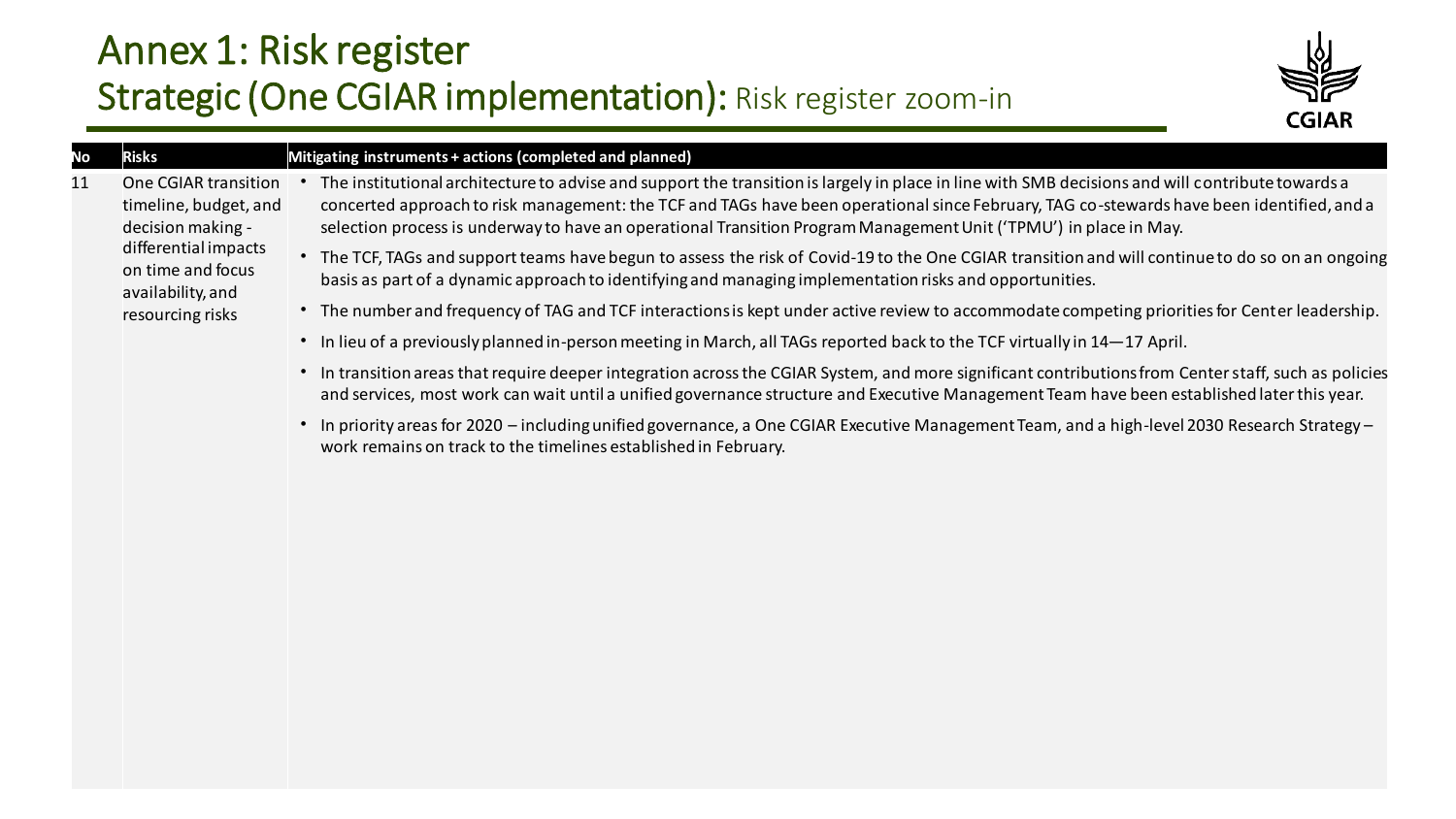# Annex 1: Risk register Strategic (Other): Risk register zoom-in



| No | <b>Risks</b>                                                                                                                      | Mitigating instruments + actions (completed and planned)                                                                                                                                                                                                                                                                                                                                                                                                                                                                                                                                                                                                                                                                                                                                                                                                                                                                                                                                                                                                                                                                                                                                                                                                                                                                                            |
|----|-----------------------------------------------------------------------------------------------------------------------------------|-----------------------------------------------------------------------------------------------------------------------------------------------------------------------------------------------------------------------------------------------------------------------------------------------------------------------------------------------------------------------------------------------------------------------------------------------------------------------------------------------------------------------------------------------------------------------------------------------------------------------------------------------------------------------------------------------------------------------------------------------------------------------------------------------------------------------------------------------------------------------------------------------------------------------------------------------------------------------------------------------------------------------------------------------------------------------------------------------------------------------------------------------------------------------------------------------------------------------------------------------------------------------------------------------------------------------------------------------------|
| 10 | Inability to deliver on<br>Research Program<br>commitments                                                                        | Review and revision of CRP and Platform Plans of Work and Budget for 2020<br>• Actions taken for a controlled shutdown (i.e. trials/field trials)<br>• Explore workarounds prior to writing-off activities                                                                                                                                                                                                                                                                                                                                                                                                                                                                                                                                                                                                                                                                                                                                                                                                                                                                                                                                                                                                                                                                                                                                          |
| 12 | Increased risk of<br>social unrest/law and<br>order breakdown                                                                     | • Reviewed building security, security staff maintained on site<br>Review guidelines for staff security - need to align responses. Explore a global CGIAR-UNDSS partnership in addition to existing bilateral<br>arrangements<br>• Actions taken in some Centers/Alliances to provide shelter and food within the Center/Alliance building (food supplies, mattresses,<br>communication channel) in case of social/political unrest (taking into account that evacuation may not be possible)<br>• Webinar on staff security related to social unrest (options being explored, also customised training can be arranged)<br>• Coordinate with host countries to utilise immunities and privileges if required<br>• Country level coordination: strengthen and formalise existing mechanisms of establishing regular meetings amongst the regional/country reps<br>within each country or put in place in locations where they do not exist.<br>Ensure that regional country reps are part of the crisis management teams, examples include BCM/risk daily meetings between HQ with<br>$\bullet$<br>regional/country reps, communication/country-specific website, communication through WhatsApp groups or questionnaires being sent<br>out/matrix developed for measures to be taken (instead of meetings).<br>• Coordination with hosting Centre. |
| 13 | Ineffective Board<br>(Center/Alliance<br>Boards + SMB) and SC<br>oversight (inability to<br>hold in-person<br>meetings, sickness) | • Individual contingency plans for expats and strengthened communication on the anti-foreigner sentiment<br>• Centers/Alliances adjusted agenda and way of carrying out their Board meetings (focusing on strategic decisions or priority items, increased<br>preparation in advance through questions and comments sent, consent agenda created for items already discussed but pending approval (to<br>avoid re-opening these items), all papers taken as read / zero presentations)<br>• Coordinated communication with Funders/SC (including potential future discussions on cash-flow implications, project management)                                                                                                                                                                                                                                                                                                                                                                                                                                                                                                                                                                                                                                                                                                                        |